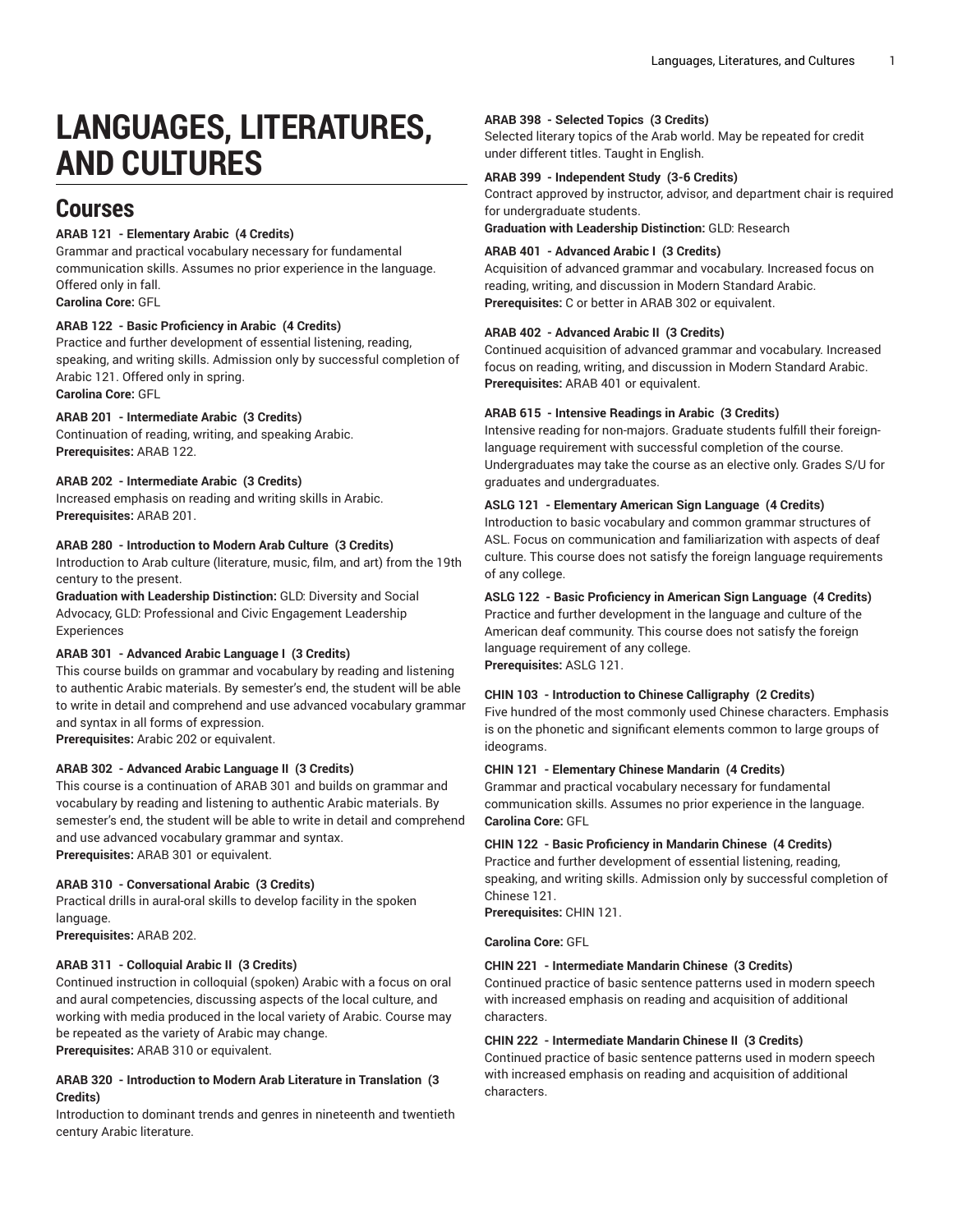## **CHIN 240 - Chinese Culture, Tradition, and Modern Societies (3 Credits)**

Introduction to Chinese culture, heritage, and modern societies. Readings selected from printed and online sources. Taught in English.

**Graduation with Leadership Distinction:** GLD: Professional and Civic Engagement Leadership Experiences

## **CHIN 321 - Advanced intermediate Mandarin Chinese I (3 Credits)**

Provides advanced intermediate training in spoken and written Chinese. By increasing students' vocabulary and knowledge of sentence patterns, the course focuses on speaking and writing in coherent, well-formed paragraphs.

**Prerequisites:** CHIN 222.

## **CHIN 322 - Advanced Intermediate Mandarin Chinese II (3 Credits)**

Continues advanced intermediate training in spoken and written Chinese. Attention is given to complex grammatical patterns, discourse characteristics, and discussions of cultural topics. **Prerequisites:** CHIN 321.

## **CHIN 335 - Women in China (3 Credits)**

Introduces the connection between gender and the Chinese national imagination. Readings include cultural and historical documents that purport to explain the experience of women in China. Readings in English. Taught in English.

## **Cross-listed course:** WGST 335

**Graduation with Leadership Distinction:** GLD: Global Learning, GLD: Professional and Civic Engagement Leadership Experiences

**CHIN 340 - Introduction to Premodern Chinese Literature (3 Credits)**

An introduction to the most important works, authors, genres, and themes of Chinese literature from the first millennium B.C.E. to 1911.

## **CHIN 341 - Modern Chinese Literature (3 Credits)**

Readings of canonical texts from modern Chinese literature. A focus is on the role of literature and other cultural documents in the imagination of China as a modern nation. Readings and discussion in English.

## **CHIN 365 - Screening China (3 Credits)**

Survey of Chinese language cinema. Chinese film history and vocabulary with which to discuss film texts. Covers classic leftwing cinema, Hong Kong martial arts films, as well as the Hong Kong, Taiwan, and PRC New Waves. Taught in English. Films subtitled.

**Cross-listed course:** FAMS 365

## **CHIN 398 - Selected Topics (3 Credits)**

Intensive study in selected authors or literary movements of China, including cultural aspects. May be repeated for credit under different titles. Taught in English.

#### **CHIN 399 - Independent Study (3-6 Credits)**

Contract approved by instructor, advisor, and department chair is required for undergraduate students.

**Graduation with Leadership Distinction:** GLD: Research

## **CHIN 421 - Advanced Chinese I (3 Credits)**

Acquisition of advanced grammar and vocabulary. Emphasis on building oral proficiency in professional settings. **Prerequisites:** CHIN 322.

## **CHIN 422 - Advanced Chinese II (3 Credits)**

Continued acquisition of advanced grammar and vocabulary. Emphasis on expanding communicative abilities in a wider variety of interpersonal situations.

**Prerequisites:** CHIN 421.

## **CHIN 550 - Advanced Special Topics in Chinese Studies (3 Credits)**

Advanced special topics in Chinese studies. May be repeated as content varies by title.

## **CLAS 220 - Introduction to Classical Mythology (3 Credits)**

Major gods, goddesses, heroes, and heroines of classical mythology as portrayed in major literary works; the function of myth in society and its relevance to modern life. **Carolina Core:** AIU

## **CLAS 230 - Medical and Scientific Terminology (3 Credits)**

Greek and Latin elements in the formation of medical and scientific vocabulary; designed for students intending to enter the scientific and health professions. No previous knowledge of Greek or Latin required.

## **CLAS 240 - Sport and Combat in the Ancient World (3 Credits)**

This course is designed to introduce students to the importance of competition in the military and private spheres of the Greco-Roman world, a dominant legacy of antiquity.

## **CLAS 301 - Ancient Philosophy (3 Credits)**

An introduction to the work of ancient philosophers, with special emphasis on Plato and Aristotle. **Cross-listed course:** PHIL 301

## **CLAS 302 - Greek and Roman Philosophy after Aristotle (3 Credits)**

Problems such as hedonism, providence, belief and evidence, and mysticism, as they appear in the writings of the Epicureans, Stoics, Skeptics, and Plotinus.

**Cross-listed course:** PHIL 302

## **CLAS 305 - Greece and Rome in Film and Popular Culture (3 Credits)**

Representations of antiquity in cinema, television, and other contemporary media, with emphasis on Hollywood's reception of Greek and Roman history.

**Cross-listed course:** HIST 305

#### **CLAS 320 - Sexuality and Gender in Ancient Greece (3 Credits)**

Gender roles, standards of sexual behavior, evidence for women's lives, as manifested in ancient Greek literary and archaeological evidence; attitudes toward homosexuality; the modern media's representation of famous Greeks.

## **Cross-listed course:** WGST 320

**Graduation with Leadership Distinction:** GLD: Professional and Civic Engagement Leadership Experiences

## **CLAS 321 - Sexuality, Gender, and Power in Ancient Rome (3 Credits)**

Sexuality as a social construct exemplified in standards of sexual behavior in ancient Rome and their reinforcement of the ruling ideology; feminine virtue, definitions of manliness, attitudes toward homosexuality. **Cross-listed course:** WGST 321

**Graduation with Leadership Distinction:** GLD: Professional and Civic Engagement Leadership Experiences

#### **CLAS 323 - Greek Civilization on Site (3 Credits)**

Introduction to the history and culture of ancient Greece, combined with an excursion of Greece. Topics include: Mycenaean Greece and the world of Homer, Archaic Greece, oikos and polis, interaction with the Near East, Athens in the 5th and 4th centruy BCE, Greek religion, ancient Greek society.

## **CLAS 324 - Special Topics in Classical Humanities (3 Credits)**

Intensive study of one topic per semester dealing with ancient contributions to Western civilization. Not for Greek or Latin major credit. In English. May be repeated as content varies by title.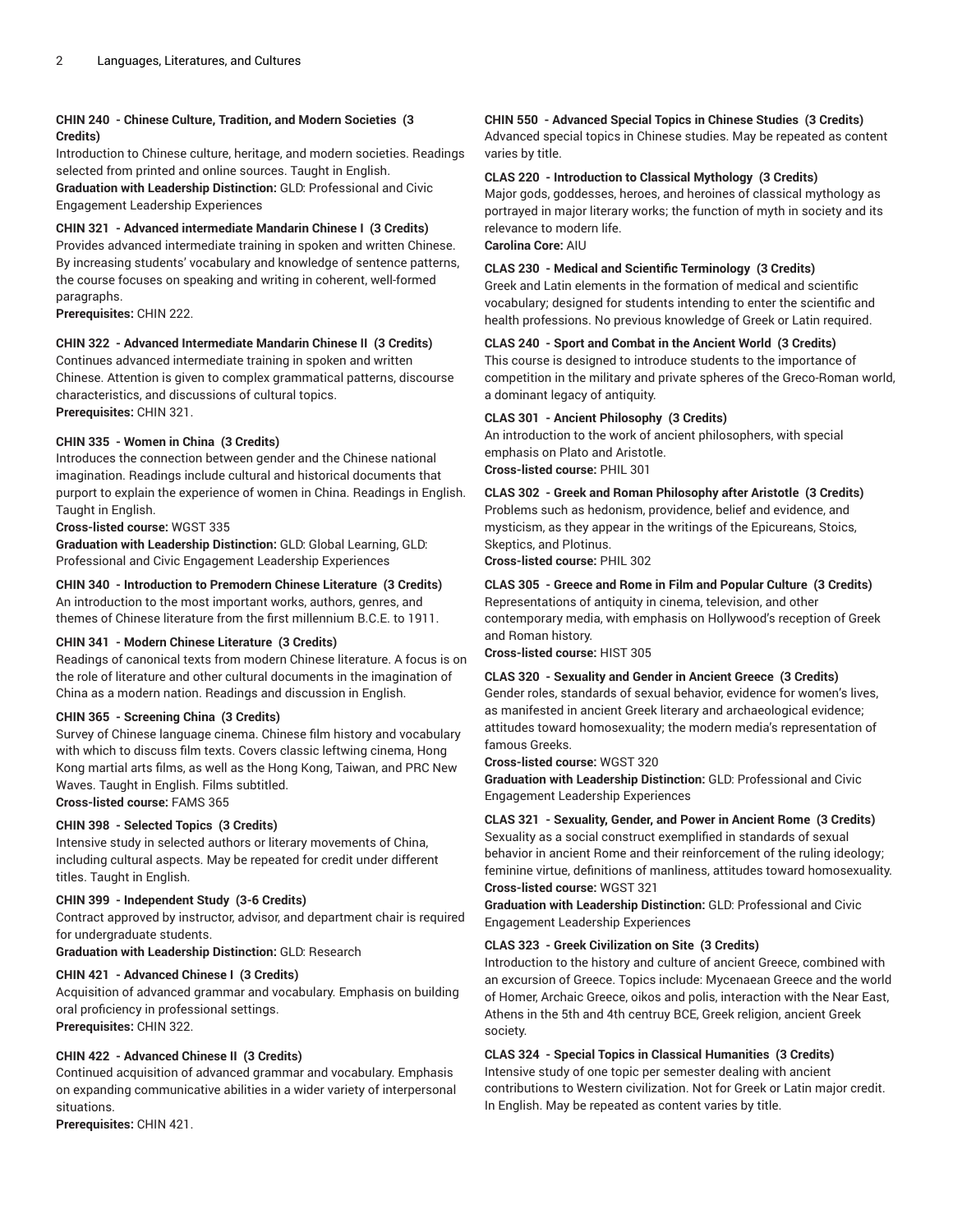#### **CLAS 325 - Classical Roots of US Constitution (3 Credits)**

Study of the impact of the culture of Greece and Rome on the founding fathers of the American Revolution.

**CLAS 340 - Greek Art and Archaeology (3 Credits)**

A survey of ancient architecture, painting, and sculpture 2000-160 B.C. **Cross-listed course:** ARTH 312

**CLAS 350 - Pompeii: Daily Life in a Roman Town (3 Credits)**

This course uses the rich archaeological resource of the city of Pompeii to explore daily life in Ancient Rome. Using both material and written sources, students will learn about how people of all social classes lived in the public and private spaces of Pompeii.

**CLAS 360 - Classical Origins of Western Medical Ethics (3 Credits)** Examination of ancient Greek and Roman philosophical, medical, and literary works (in English) as sources for the origins of medical ethics. Priority enrollment for Medical Humanities students. **Cross-listed course:** PHIL 312

**CLAS 361 - Between Magic and Method: Ancient Medicine (3 Credits)**

Introduction to ancient medicine: science and art, theory and practice, healing and predicting. Topics include Medicine before Hippocrates, Hippocratic medicine, holism, naturalism, medicine, religion and magic, medicine and scientific explanation, Hellenistic medicine and methodology, Galenic medicine.

**Cross-listed course:** PHIL 313

**CLAS 370 - Rise and Fall of the Athenian Empire (3 Credits)** Athenian History from Persian Wars through Peloponnesian War.

**CLAS 371 - The Caesars: Rome's First Family (3 Credits)** Study of Rome's imperial family from Julius Caesar until the death of Nero.

**CLAS 401 - Greek and Latin Literature in Translation (3 Credits)** A comparative survey of Greek and Latin masters.

## **CLAS 469 - Classical Drama (3 Credits)**

Representative plays by Greek and Roman dramatists. **Prerequisites:** C or better in ENGL 101 and ENGL 102.

**Cross-listed course:** ENGL 395

**CLAS 471 - Rhetoric and the Ancient Roots of Modern Life (3 Credits)** Classical rhetoric and its ongoing influence in the modern world, emphasizing how the study and use of language in ancient Greece and Rome continue to shape modern communication. **Cross-listed course:** ENGL 471, SPCH 471

#### **CLAS 586 - Classical Mythology (3 Credits)**

The major Greek and Roman myths, with emphasis on their meaning, functions, and influence on ancient and later Western culture.

**CLAS 598 - Classics of Western Literary Theory (3 Credits)** Problems of literary theory in texts from the ancients to the 17th century, with an emphasis on the classical tradition. **Cross-listed course:** CPLT 701, ENGL 733

**CPLT 150 - Values and Ethics in Literature (3 Credits)** Analysis of major works of world literature focusing on values, ethics, and social responsibility. **Carolina Core:** AIU, VSR

## **CPLT 270 - World Literature (3 Credits)**

Selected masterpieces of world literature from antiquity to the present. **Cross-listed course:** ENGL 270

**Carolina Core:** AIU

**Graduation with Leadership Distinction:** GLD: Global Learning, GLD: Professional and Civic Engagement Leadership Experiences

## **CPLT 300 - What is Comparative Literature (3 Credits)**

Introduction to ways of reading and comparing literatures drawn from diverse languages and cultures. **Prerequisites:** any 200-level literature course.

**Graduation with Leadership Distinction:** GLD: Professional and Civic Engagement Leadership Experiences

**CPLT 301 - Great Books of the Western World I (3 Credits)** European masterpieces from antiquity to the beginning of the Renaissance.

**Cross-listed course:** ENGL 390

**Graduation with Leadership Distinction:** GLD: Global Learning, GLD: Professional and Civic Engagement Leadership Experiences

**CPLT 302 - Great Books of the Western World II (3 Credits)** European masterpieces from the Renaissance to the present.

**Cross-listed course:** ENGL 391

**Graduation with Leadership Distinction:** GLD: Global Learning, GLD: Professional and Civic Engagement Leadership Experiences

**CPLT 303 - Great Books of the Eastern World (3 Credits)**

Classical and contemporary poetry and prose of the Middle and Far East. **Cross-listed course:** ENGL 392

**Graduation with Leadership Distinction:** GLD: Global Learning

#### **CPLT 380 - Epic to Romance (3 Credits)**

Comprehensive exploration of medieval and other pre-Renaissance literature using texts representative of the evolution of dominant literary forms.

**Prerequisites:** ENGL 101 and ENGL 102.

**Cross-listed course:** ENGL 380

**CPLT 381 - The Renaissance (3 Credits)**

Literature of the Renaissance, in its cultural contexts, explored through representative works.

**Prerequisites:** ENGL 101 and ENGL 102.

**Cross-listed course:** ENGL 381

**CPLT 382 - The Enlightenment (3 Credits)** Literature of the Enlightenment in its cultural contexts, explored through representative works. **Prerequisites:** ENGL 101 and ENGL 102.

**Cross-listed course:** ENGL 382

**CPLT 383 - Romanticism (3 Credits)** Literature of Romanticism, in its cultural contexts, explored through representative works. **Prerequisites:** ENGL 101 and ENGL 102.

**Cross-listed course:** ENGL 383

**CPLT 384 - Realism (3 Credits)** Literature of Realism in its cultural contexts, explored through representative works. **Prerequisites:** ENGL 101 and ENGL 102.

**Cross-listed course:** ENGL 384

**CPLT 385 - Modernism (3 Credits)** Literature of Modernism in its cultural contexts, explored through representative works. **Prerequisites:** ENGL 101 and ENGL 102.

**Cross-listed course:** ENGL 385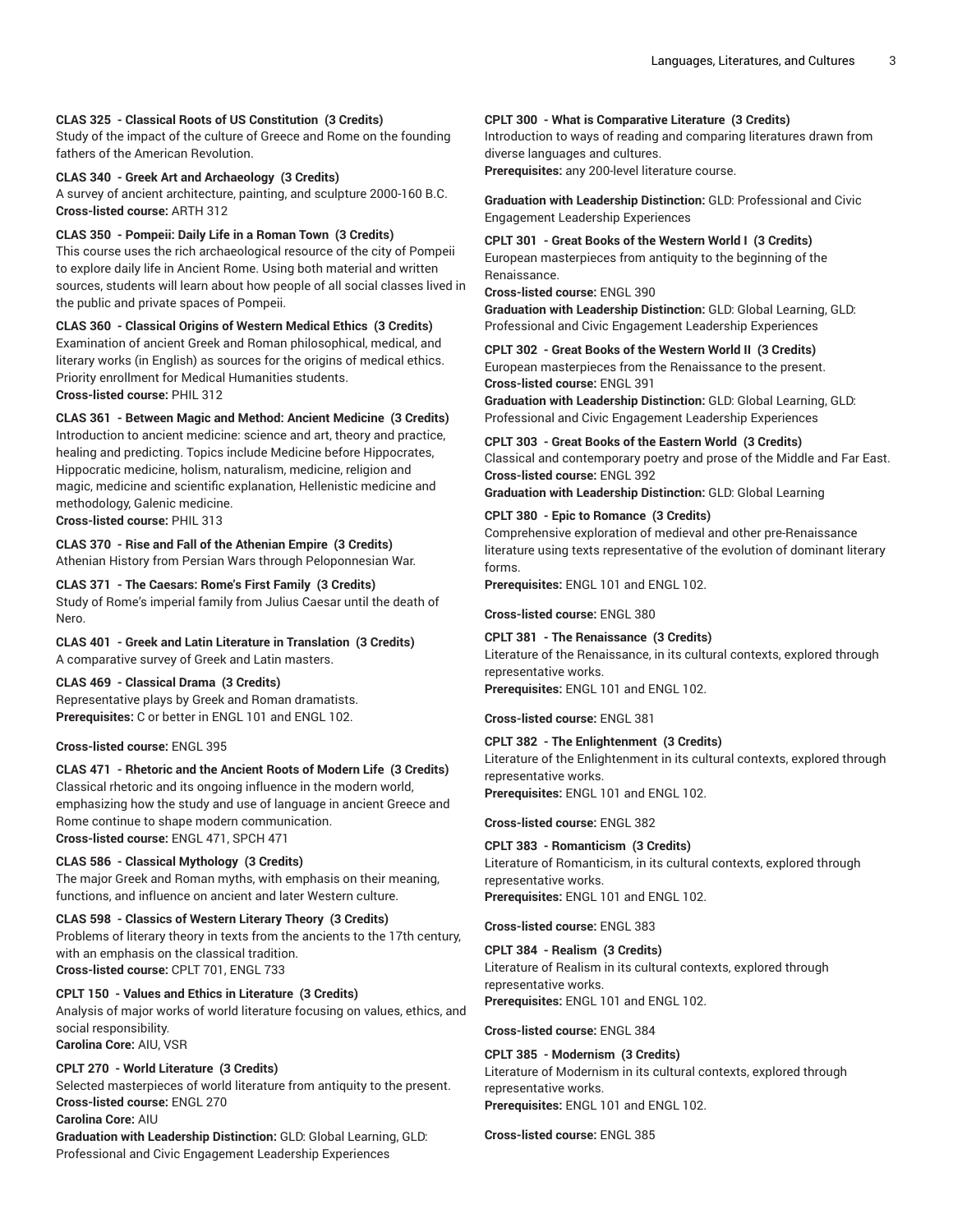#### **CPLT 386 - Postmodernism (3 Credits)**

Literature of Postmodernism in its cultural contexts, explored through representative works. **Prerequisites:** ENGL 101 and ENGL 102.

## **Cross-listed course:** ENGL 386

**CPLT 415 - Topics in Comparative Literary Relations (3 Credits)** Topics involving two or more national literatures. Topics to be announced in master schedule by title.

**Graduation with Leadership Distinction:** GLD: Professional and Civic Engagement Leadership Experiences

#### **CPLT 499 - Senior Thesis (3 Credits)**

**Graduation with Leadership Distinction:** GLD: Research

#### **CPLT 597 - Special Topics in Comparative Studies in Film and Media (3 Credits)**

Topics in film and media from an international perspective. National cinematic traditions are compared and contrasted. May be repeated as content varies by title.

**Graduation with Leadership Distinction:** GLD: Global Learning

## **FORL 398 - Selected Topics (3 Credits)**

Studies in language not otherwise taught. May include a cultural and/or linguistic component.

## **FORL 448 - Teaching Internship in Foreign Languages (3 Credits)**

Application of effective teaching techniques and organization of instructional settings in foreign languages for K-12.

**Prerequisites:** admission to the professional program in education.

#### **Cross-listed course:** EDTE 448

**Graduation with Leadership Distinction:** GLD: Professional and Civic Engagement Internships

**Experiential Learning:** Experiential Learning Opportunity

## **FORL 472 - Introduction to Technology in Language Education (3 Credits)**

Acquaints students with principles and practices concerning the use of technology in foreign language teaching. Explores connection between second language acquisition and the implementation of Internet and multimedia technologies.

**Cross-listed course:** LING 472

#### **FORL 474 - Directed Teaching in Foreign Languages (15 Credits)**

Students apply methods of curriculum and assessment, professionalism, effective teaching, and organization of instructional settings during internship in foreign language classroom.

**Prerequisites:** admission to the professional program in education.

#### **Cross-listed course:** EDTE 474

**Graduation with Leadership Distinction:** GLD: Professional and Civic Engagement Internships

**Experiential Learning:** Experiential Learning Opportunity

#### **FORL 501 - Spanish for Medical Personnel (3 Credits)**

Basic course in health professions. Functional language and lexicon as well as cultural practices for interaction with Hispanic clients. **Prerequisites:** 2 semesters of college-level Spanish or equivalent.

#### **FORL 510 - Teaching Second Languages to Young Children (3 Credits)**

To assist prospective teachers of young children in the development of a second language and multicultural learning activities. Practicum sessions are an integral part.

**Prerequisites:** 210 level of a foreign language or its equivalent.

#### **Cross-listed course:** EDEL 510

**Graduation with Leadership Distinction:** GLD: Professional and Civic Engagement Internships

## **FORL 511 - Teaching Foreign Languages in Secondary Schools (3 Credits)**

Current methods, techniques, and materials of instruction appropriate for secondary schools.

**Prerequisites:** 210 level of a foreign language or its equivalent.

**Cross-listed course:** EDSE 575

#### **FORL 598 - Special Topics in Global Film and Media (3 Credits)**

Intensive study of a specific topic concerning films produced in a country other than the United States. May be repeated as content varies by title. **Prerequisites:** FAMS 240.

**Cross-listed course:** FAMS 598, MART 594

#### **FREN 109 - Beginning French I (3 Credits)**

Introduction to grammar and practical vocabulary necessary for fundamental communication skills. Admission to FREN 109 restricted to those who have never studied French, who have not studied French in the previous five years, or who have a score of F-1 on the placement test. **Carolina Core:** GFL

#### **FREN 110 - Beginning French II (3 Credits)**

Introduction to grammar and practical vocabulary necessary for fundamental communication skills. Admission to 110 restricted to those who have completed FREN 109. Credit may be received only for one of the following: FREN 109/FREN 110 or FREN 121. **Prerequisites:** FREN 109.

#### **Carolina Core:** GFL

#### **FREN 121 - Elementary French (3 Credits)**

Grammar and vocabulary necessary for fundamental communication skills. Assumes prior experience in French. Admission to FREN 121 restricted to those who have a score of F-2 on the placement test. Credit may be received for only one of the following: FREN 109/FREN 100 or FREN 121.

#### **Carolina Core:** GFL

#### **FREN 122 - Basic Proficiency in French (3 Credits)**

Practice and further development of essential listening, reading, speaking, and writing skills.

**Prerequisites:** FREN 110, FREN 121 or placement score of F-3.

#### **Carolina Core:** GFL

#### **FREN 209 - Reading and Written Expression (3 Credits)**

Readings in French; grammar, basic writing, and composition. **Prerequisites:** FREN 122 or score of F-5 on placement exam.

#### **FREN 210 - Oral Communication (3 Credits)**

Practice in conversation involving authentic listening materials; vocabulary building.

**Prerequisites:** FREN 122 or score of F-5 on placement exam.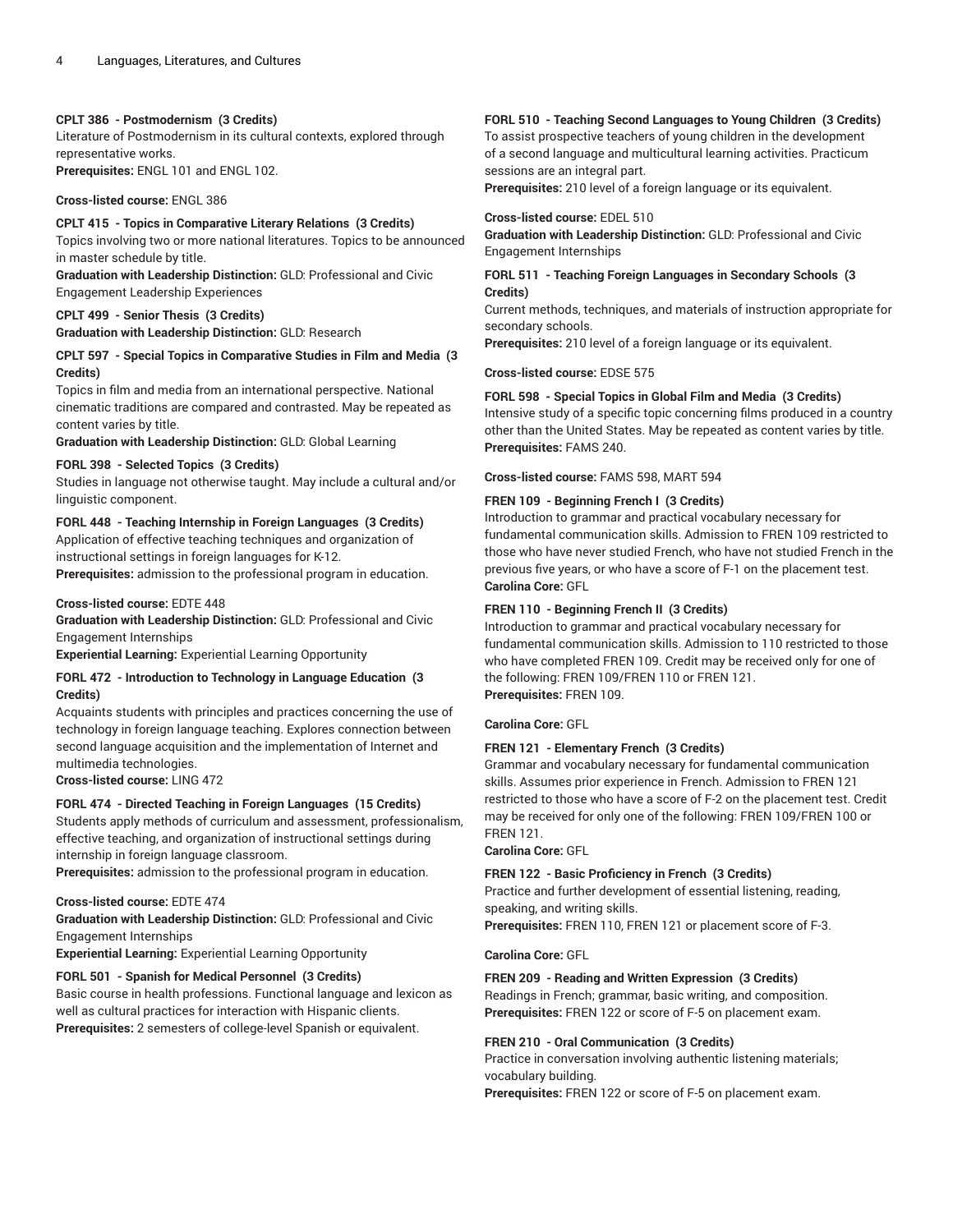## **FREN 290 - French Literature in Translation (3 Credits)**

Readings and discussion in English, with consideration of the cultural context.

**Carolina Core:** AIU

#### **FREN 295 - Topics in French Culture (3 Credits)**

Intensive one-term study of a particular topic identified by title. Taught in English.

**Prerequisites:** FREN 110, FREN 121, or equivalent.

#### **Graduation with Leadership Distinction:** GLD: Professional and Civic Engagement Leadership Experiences

#### **FREN 300 - French Phonetics (3 Credits)**

Analysis of and practice in pronunciation and listening comprehension. **Prerequisites:** C or better in both FREN 209 and FREN 210, or equivalents, or a score of F-6 on the French language placement exam.

#### **Cross-listed course:** LING 316

## **FREN 307 - Advanced Oral Practice (1 Credit)**

Development and maintenance of speaking and listening skills at the advanced level. Offered Pass-Fail only. May be repeated.

**Prerequisites:** C or better in both FREN 209 and FREN 210, or equivalents, or a score of F-6 on the French language placement exam.

## **FREN 309 - Reading French Texts (3 Credits)**

Reading, discussion, and written analysis of French texts, both literary and nonliterary.

**Prerequisites:** C or better in both FREN 209 and FREN 210, or equivalents, or a score of F-6 on the French language placement exam. Not open to students with a score of F-7.

#### **FREN 310 - Advanced Oral Communication (3 Credits)**

Current issues and events presented in French-language media. Discussion and presentations in French provide practice with advanced structures and idiomatic speech.

**Prerequisites:** C or better in both FREN 209 and FREN 210, or equivalents, or a score of F-6 on the French language placement exam. Not open to students with score of F-7.

#### **FREN 311 - French Composition (3 Credits)**

Practice in French composition; intensive review of French grammar. **Prerequisites:** Grades of C or better in both FREN 209 and FREN 210, or equivalents, or a score of F-6 on the French language placement exam. FREN 309 strongly recommended. Not open to students with score of F-7.

#### **FREN 316 - Introduction to Business French (3 Credits)**

Practical oral and written communication in a commercial context; introduction to business terminology and correspondence. **Prerequisites:** C or better in both FREN 309 and FREN 310, or equivalents.

#### **FREN 330 - The French Theatre Experience (3 Credits)**

Project work in the production of plays in French. Includes readings in and public performance of French theatre and related materials. **Prerequisites:** C or better in both FREN 309 and FREN 310, or equivalents.

#### **FREN 350 - French Language Study Abroad (1-6 Credits)**

Intensive language practice with special attention to oral skills. Classroom instruction by native speakers.

## **FREN 351 - Service Learning in the French-Speaking World (3 Credits)**

Cultural and linguistic service-learning experience in a French-speaking environment. Course may be repeated once in a different location. **Prerequisites:** FREN 209 or 210.

## **FREN 397 - The French Film Experience (3 Credits)**

An introduction to the history of the French film, with special emphasis on the aesthetic appreciation of the films in their artistic and cultural context. Films in French, with English subtitles. Taught in English. To be counted towards FREN major or minor.

**Prerequisites:** C or better in both FREN 209 and FREN 210 are required, and FREN 309 is strongly recommended.

## **FREN 398 - Selected Topics in French & Francophone Culture (3 Credits)**

Intensive study of selected topics of the French-speaking world. May be repeated for credit under a different title. May not be counted for major or minor credit. Note: Taught in English. To be counted towards FREN major or minor.

**Prerequisites:** C or better in both FREN 209 and FREN 210 are required, and FREN 309 is strongly recommended.

## **FREN 399 - Independent Study (3-6 Credits)**

Contract approved by instructor, advisor, and department chair is required for undergraduate students.

**Prerequisites:** C or better in both FREN 309 and FREN 310, or equivalents, or a score of F-6 on the French language placement exam.

#### **Graduation with Leadership Distinction:** GLD: Research

## **FREN 400 - French Cultural History (3 Credits)**

French history and the arts from early times through the Napoleonic era. **Prerequisites:** C or better in both FREN 309 and FREN 310, or equivalents, or a score of F-7 on the French language placement exam. FREN 311 strongly recommended.

#### **FREN 416 - Advanced Business French (3 Credits)**

Commercial organizations and businesses in France. Practical business correspondence. Terminology and techniques in commercial transactions with the Certificat Pratique of the Paris Chamber of Commerce in view. Taught in French.

**Prerequisites:** FREN 316.

#### **FREN 450 - Topics in Literature (3 Credits)**

May be repeated for credit.

**Prerequisites:** C or better in both FREN 309 and FREN 310, or equivalents, or a score of F-7 on the French language placement exam. FREN 311 strongly recommended.

#### **FREN 451 - French Literature and Culture Before 1800 (3 Credits)**

Study and discussion of French works written before 1800 within their cultural and historical contexts.

**Prerequisites:** C or better in both FREN 309 and FREN 310, or equivalents, or a score of F-7 on the French language placement exam. FREN 311 strongly recommended.

## **FREN 452 - French Literature and Culture After 1800 (3 Credits)**

Study and discussion of French works written after 1800 within their cultural and historical contexts.

**Prerequisites:** C or better in both FREN 309 and FREN 310, or equivalents, or a score of F-7 on the French language placement exam. FREN 311 strongly recommended.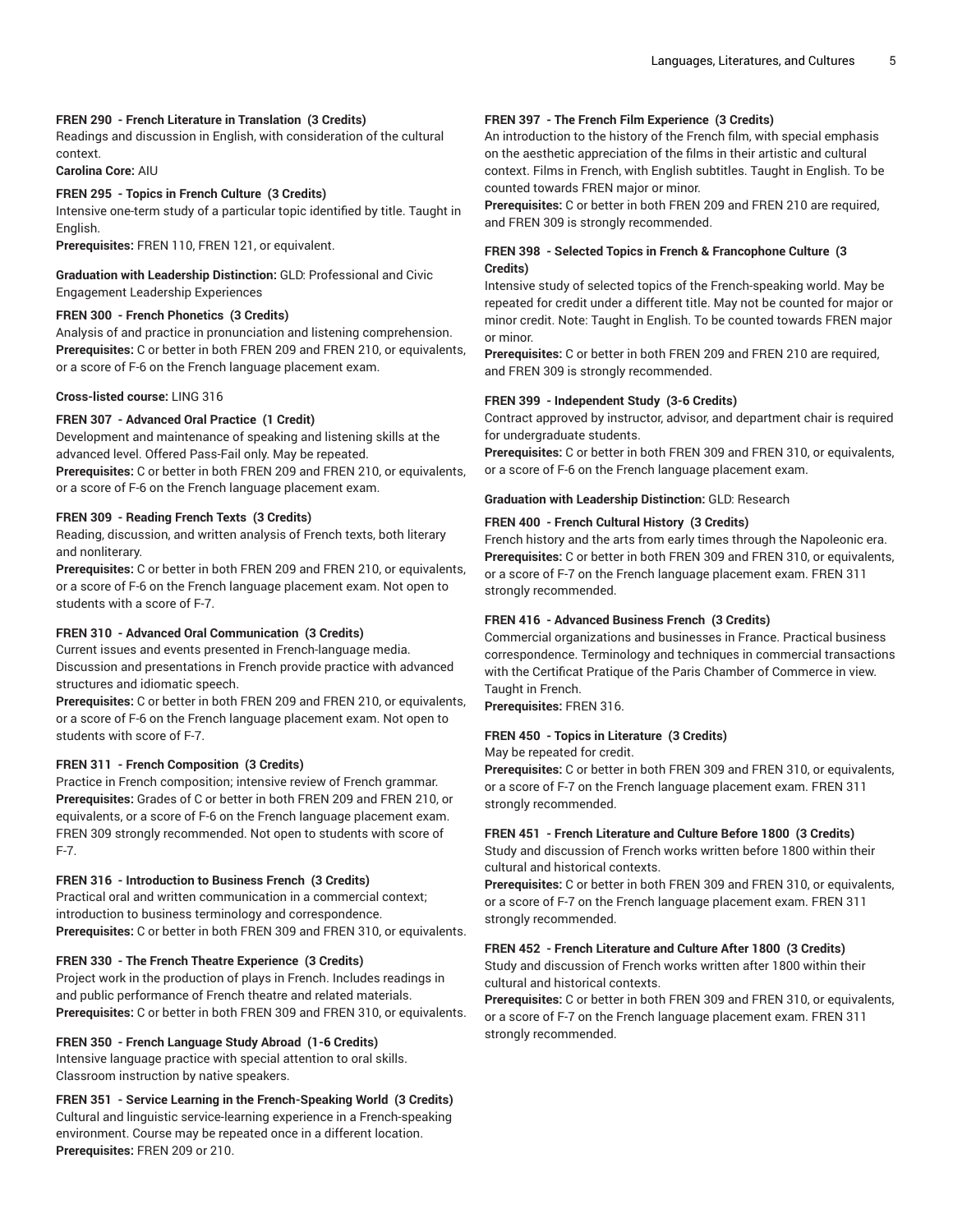## **FREN 453 - Francophone Literatures and Cultures (3 Credits)**

Study and discussion of works from French-speaking societies outside France, with attention to their cultural contexts and historical contexts. **Prerequisites:** C or better in both FREN 309 and FREN 310, or equivalents, or a score of F-7 on the French language placement exam. FREN 311 strongly recommended.

## **Graduation with Leadership Distinction:** GLD: Global Learning

#### **FREN 499 - Senior Thesis (3 Credits)**

**Graduation with Leadership Distinction:** GLD: Research

## **FREN 501 - Contemporary France (3 Credits)**

Readings in and discussion of the culture of contemporary France. **Prerequisites:** C or better in both FREN 309 and FREN 310, or equivalents, or a score of F-7 on the French language placement exam. FREN 311 strongly recommended.

## **FREN 510 - Current Events in the France and the Francophone World (3 Credits)**

Development of advanced oral skills in French. Study of linguistic and cultural aspects of French language media.

**Prerequisites:** C or better in both FREN 309 and FREN 310, or equivalents, or a score of F-7 on the French language placement exam. FREN 311 strongly recommended.

## **FREN 511 - Techniques of Literary Analysis (3 Credits)**

Texts from standard authors, with emphasis on explication de texte. **Prerequisites:** C or better in each of FREN 309, FREN 310, and FREN 311, or equivalents, or a score of F-7 on the French language placement exam.

## **FREN 515 - Advanced French Stylistics (3 Credits)**

Practice in descriptive and narrative composition with special attention to contrastive stylistics; th me et version.

**Prerequisites:** C or better in each of FREN 309, FREN 310, and FREN 311, or equivalents, or a score of F-7 on the French language placement exam.

#### **FREN 516 - French Phonology (3 Credits)**

The sound system and its functioning in the morphological system of French from the point of view of current phonological theory. **Cross-listed course:** LING 512

#### **FREN 517 - French Linguistics (3 Credits)**

The structure, morphology, and syntax of modern French. **Cross-listed course:** LING 502

## **FREN 595 - Special Topics in French (3 Credits)**

Poetry, prose, theatre, cinema, civilization, language, linguistics. Unique opportunities will be announced by title. May be repeated. **Prerequisites:** C or better in both FREN 309 and FREN 310, or equivalents, or a score of F-7 on the French language placement exam. FREN 311 strongly recommended.

## **FREN 615 - Intensive Readings in French (3 Credits)**

Graduate students fulfill their foreign-language reading requirement with successful completion of the course. Undergraduates may take the course as an elective only. Grades S/U for graduates and undergraduates.

## **GERM 109 - Beginning German I (3 Credits)**

Introduction to grammar and practical vocabulary necessary for fundamental communication skills. Restricted to those who have never studied German or who have placed by examination into GERM 109. Credit may be received only for one of the following GERM 109; GERM110; GERM 111; GERM 121. **Carolina Core:** GFL

## **GERM 110 - Beginning German II (3 Credits)**

Introduction to grammar and practical vocabulary necessary for fundamental communication skills. Credit may be received only for one of the following: GERM 109; GERM 110; GERM 111; GERM 121. **Carolina Core:** GFL

## **GERM 111 - Intensive Beginning German (6 Credits)**

Intensive introduction to grammar and practical vocabulary necessary for fundamental communication skills. Admission only to highly motivated beginning students who obtain permission of the department. Credit may be received only for one of the following: GERM 109 and GERM 110; GERM 111; GERM 121.

## **GERM 121 - Elementary German (4 Credits)**

Grammar and vocabulary necessary for fundamental communication skills. Assumes prior experience in German. Admission only by proficiency examination. Credit may be received for only one of the following: GERM 109; GERM 110; GERM 111; GERM 121. **Carolina Core:** GFL

## **GERM 122 - Basic Proficiency in German (3 Credits)**

Practice and further development of essential listening, reading, speaking, and writing skills.

**Prerequisites:** Admission either by placement examination or successful completion of GERM 110, GERM 111, or GERM 121.

## **Carolina Core:** GFL

## **GERM 210 - Intermediate German (3 Credits)**

Further development of listening, reading, speaking, and writing skills; discussion of selected literary texts, and current issues; intensive review of basic grammar structures.

**Prerequisites:** GERM 122, or satisfactory score on Basic Proficiency Phase II placement test.

## **GERM 211 - Intermediate German (3 Credits)**

Reading strategies, a review, and expansion of grammar structures, supplemented with materials concerning current issues. **Prerequisites:** GERM 122, or satisfactory score on Basic Proficiency Phase II placement test.

**Prerequisite or Corequisite:** GERM 210.

## **GERM 230 - The Idea of Nature in Germany (3 Credits)**

The idea of nature in Germany from the 18th century to today. Focus on scientific, philosophical, social and political entanglements that prompt radical shifts in how German thinkers view nature.

#### **GERM 270 - Knights and Ladies (3 Credits)**

Survey of medieval romances and love lyrics of Germany. History and culture of the High Middle Ages in Germany, especially courtly society. The function of chivalry and courtly literature in society. **Carolina Core:** AIU

#### **GERM 280 - German Culture and Civilization (3 Credits)**

Survey of German cultural history from the Middle Ages to the present. Taught in English.

#### **Carolina Core:** GHS

**Graduation with Leadership Distinction:** GLD: Global Learning, GLD: Professional and Civic Engagement Leadership Experiences

## **GERM 290 - Viking Mythology (3 Credits)**

Survey of Germanic mythological and heroic texts of the Viking Age. History and culture of Germanic tribes, especially the Vikings. The function of myth in society. **Carolina Core:** AIU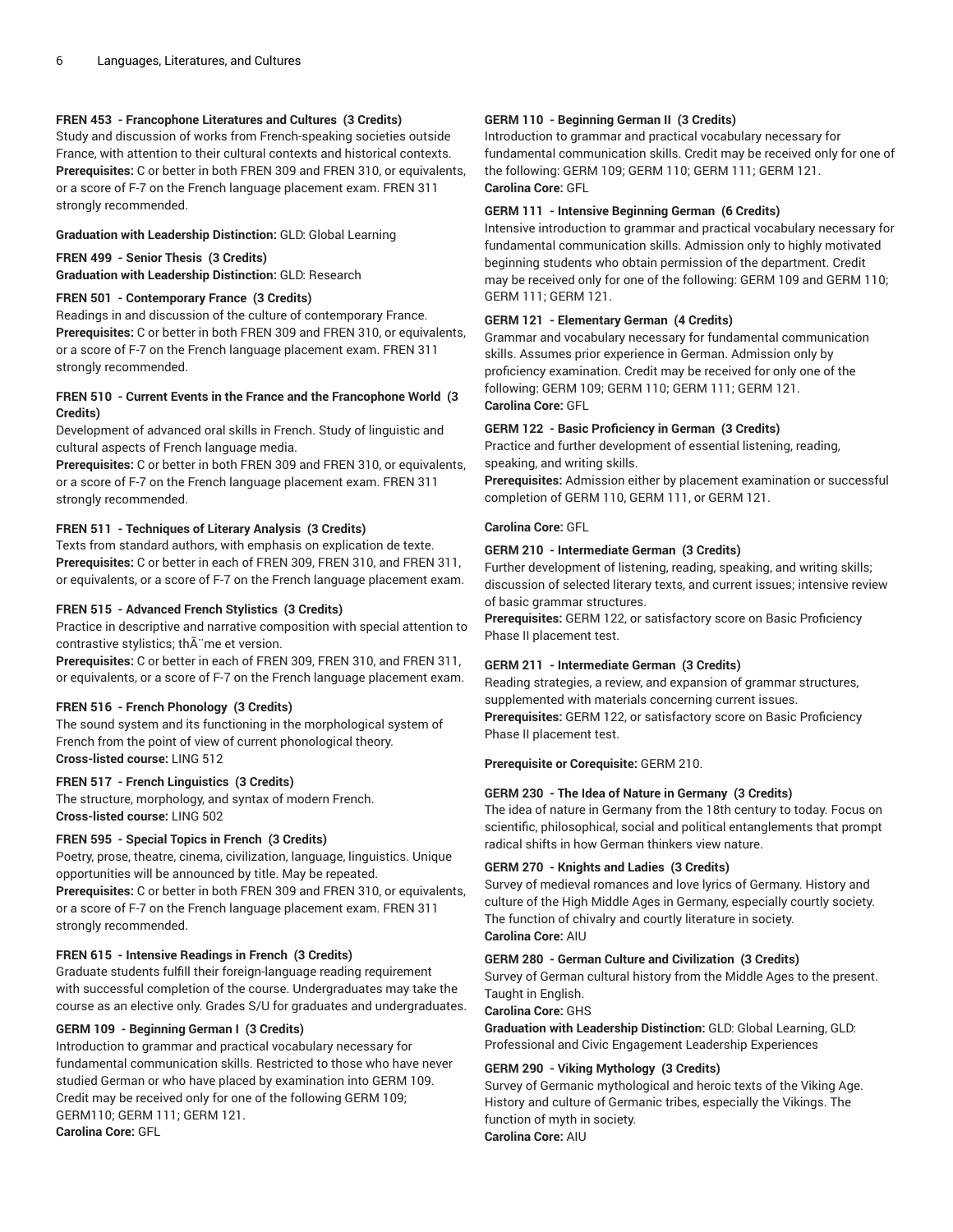## **GERM 295 - Green Technology in Germany (3 Credits)**

Examination of roots and culture of environmentalism and related technological innovation in Germany. Comparison of green practices around the world to practices within Europe and U.S.

## **Cross-listed course:** ENVR 295

**Graduation with Leadership Distinction:** GLD: Community Service

#### **GERM 310 - German Conversation (3 Credits)**

Continued practice in the four skills with focus on a selected aspect of German culture and society.

**Prerequisites:** GERM 210 and GERM 211.

## **GERM 311 - German Conversation and Composition (3 Credits)**

Continued practice in the four skills with emphasis on developing writing skills and with focus on a specific aspect of German culture. **Prerequisites:** GERM 210 and GERM 211.

## **GERM 316 - Advanced German for Business and Other Professions I (3 Credits)**

Development of advanced language and cultural skills necessary for functioning in the professional world of German-speaking countries. **Prerequisites:** C or higher in GERM 210 and GERM 211.

## **GERM 320 - German Kabarett Production (3 Credits)**

Literary-historical analysis and discussion of texts from German Kabarett, including comedic skits, political and social satire, parody, humorous poetry. Semester ends with a public performance in German. **Prerequisites:** GERM 310.

#### **GERM 333 - Study of German Abroad (3-6 Credits)**

Intensive language practice and cultural studies. May be repeated for credit by permission.

#### **GERM 340 - Readings in German Literature (3 Credits)**

An introduction to the literary genres illustrated by masterpieces in German poetry, drama, and prose. **Prerequisites:** GERM 310 and GERM 311.

#### **GERM 398 - Selected Topics (3 Credits)**

Taught in English. Intensive study of cultural and/or literary movements in German-speaking countries. Course content varies by title.

#### **GERM 399 - Independent Study (1-6 Credits)**

Contract approved by instructor, advisor, and department chair is required for undergraduate students.

**Graduation with Leadership Distinction:** GLD: Research

## **GERM 401P - Practicum in Teaching German to Young Children (3 Credits)**

Introduction to principles of foreign language instruction and field experience planning instruction and teaching German to children in local elementary schools.

**Corequisite:** GERM 210 or higher.

## **Graduation with Leadership Distinction:** GLD: Community Service **Experiential Learning:** Experiential Learning Opportunity

#### **GERM 410 - Advanced German Grammar (3 Credits)**

Emphasis on advanced grammar structures, with continued development of all four skills (reading, writing, listening, speaking). **Prerequisites:** GERM 310 and GERM 311.

#### **GERM 411 - Advanced German Conversation (3 Credits)**

Advanced practice in correct spoken idiomatic German with special focus on issues of the 20th century and contemporary culture. **Prerequisites:** GERM 310 and GERM 311.

## **GERM 416 - Advanced German for Business and Other Professions II (3 Credits)**

Development of advanced language and cultural skills necessary for functioning in the professional world of German-speaking countries. Preparation for standardized exams.

**Prerequisites:** C or higher in GERM 310 and GERM 311.

## **GERM 420 - Medieval German Literature and Culture (3 Credits)**

Survey of German literature and culture from the beginnings to 1350, including Germanic mythology and heroic poetry, conversion to Christianity, courtly romance and love lyric, mystical writings, art and architecture.

**Prerequisites:** GERM 340.

## **GERM 430 - The German Enlightenment and its Countercurrents (3 Credits)**

German literature and culture of the 18th century with emphasis on the period between 1750 and Weimar Classicism. May include major works by Lessing, Goethe, and Schiller. **Prerequisites:** GERM 340.

## **GERM 440 - German Literature and Culture from 1800-1871 (3 Credits)**

German literary, cultural, and intellectual developments from Unification to the end of WWII, including Naturalism, Expressionism, the Weimar Republic, the Third Reich, and the exile period. **Prerequisites:** GERM 340.

## **GERM 450 - German Literature from 1890-1945 (3 Credits)**

German literary, cultural, and intellectual developments from 1890 to 1945, including Expressionism, Weimar Republic, the Third Reich, and exile period.

**Prerequisites:** GERM 340.

## **GERM 460 - Post-War and Contemporary German Literature (3 Credits)** German literary, cultural and political developments from Post-War

destruction and reconstruction, through the Cold War period of division, with examination of the reunification process. **Prerequisites:** GERM 340.

#### **GERM 500 - Survey of German Culture (3 Credits)**

Historical survey of the German contribution to the intellectual and cultural life of Europe. Texts and films in German. **Prerequisites:** advanced reading ability in German.

#### **GERM 515 - Introduction to German Linguistics (3 Credits)**

Structural and descriptive linguistics applied to the German language. **Cross-listed course:** LING 503

#### **GERM 516 - History of the German Language (3 Credits)**

Development of German in the Germanic, Old High German, Middle High German, and New High German periods. Phonology, morphology, syntax, semantics, and the relationship between dialects and the standard language.

**Cross-listed course:** LING 733

#### **GERM 517 - Introduction to the Germanic Languages (3 Credits)**

Introduction to historical Germanic linguistics including a survey of the Old Germanic languages (Old English, Old Frisian, Old Saxon, Old High German, Old Norse, Gothic); comparative phonology, morphology, and syntax, typology of modern Germanic languages and dialects; and common Germanic in its Indo-European context. **Cross-listed course:** LING 533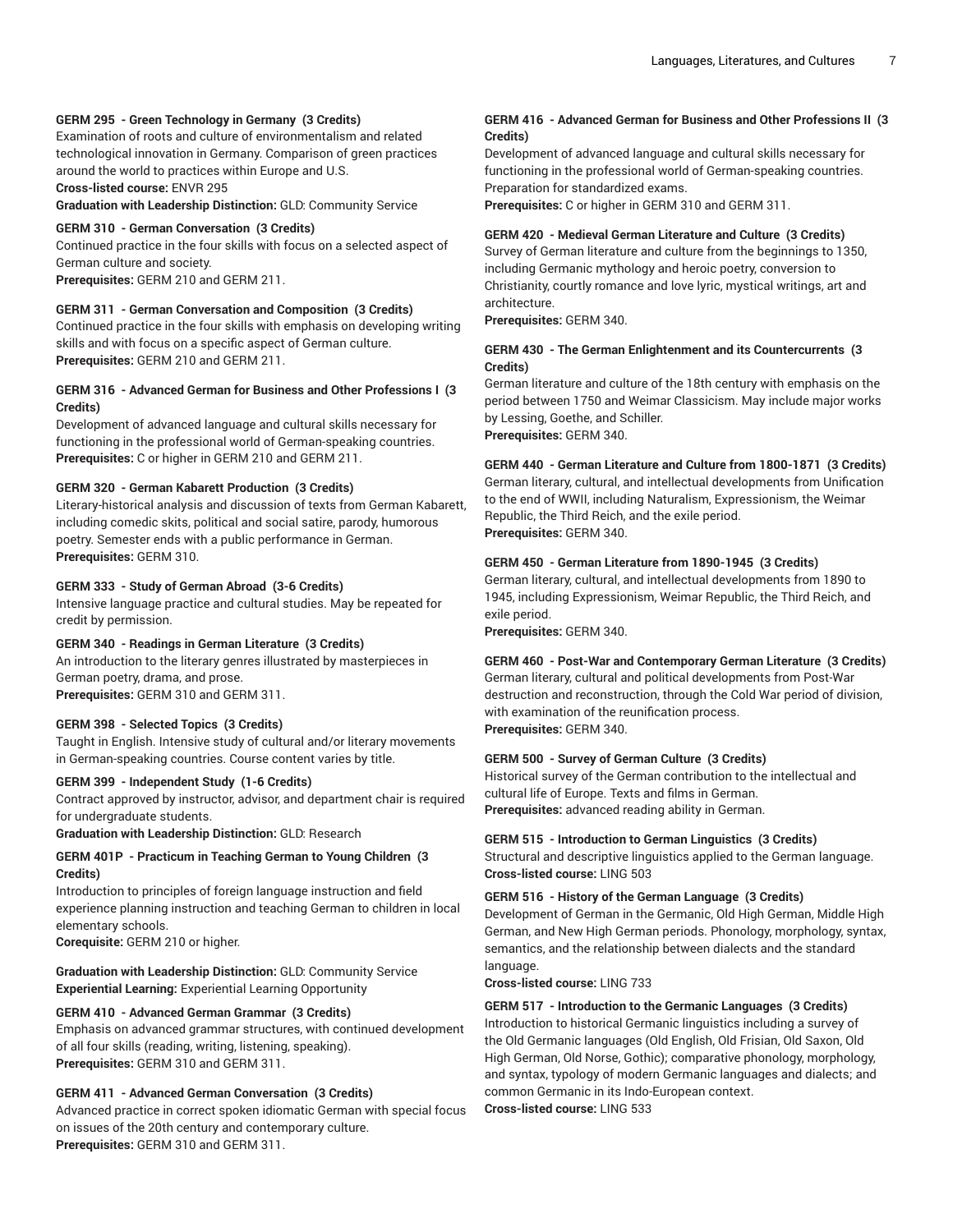## **GERM 518 - German Sociolinguistics (3 Credits)**

Introduction to the study of variation in Modern German. Traditional German dialectology and dialect geography, language and society, multilingualism in the German-speaking countries, German in contact with other languages.

**Cross-listed course:** LING 548

#### **GERM 580 - Topics in German Film (3 Credits)**

Examination of recurring themes and issues or of significant periods and influential styles in German film. Course content varies and individual topics will be announced with course title.

**GERM 598 - Selected Topics in German (3 Credits)**

**GERM 615 - Intensive Readings in German (3 Credits)** Intensive reading for non-majors. Graduate students fulfill their foreignlanguage requirement with successful completion of the course. Undergraduates may take the course as an elective only by permission of instructor. Grades S/U for graduates and undergraduates.

## **GREK 121 - Elementary Ancient Greek I (3 Credits)**

Basic grammar and vocabulary necessary for reading Classical and Koine Greek. Assumes no prior experience in the language. **Carolina Core:** GFL

**GREK 122 - Elementary Ancient Greek II (3 Credits)** Additional grammar and vocabulary necessary for reading Classical and Koine Greek.

**Prerequisites:** GREK 121.

## **Carolina Core:** GFL

**GREK 305 - The Greek New Testament (3 Credits)** Readings in the Gospels and Epistles.

**Prerequisites:** GREK 121 and GREK 122.

#### **Cross-listed course:** RELG 320

#### **GREK 321 - Plato (3 Credits)**

The life of Socrates based on the reading of Plato's Apology and Crito in Greek. Supplementary reading in English from Xenophon's Memorabilia and Aristophanes' Clouds.

**Prerequisites:** GREK 121 and GREK 122.

#### **GREK 322 - Homer (3 Credits)**

Readings from the Iliad and the Odyssey in Greek. Discussion of the language, background, and composition of the poems. **Prerequisites:** GREK 121 and GREK 122.

## **GREK 399 - Independent Study (3-6 Credits)**

Contract approved by instructor, advisor, and department chair is required for undergraduate students.

**Graduation with Leadership Distinction:** GLD: Research

**GREK 501 - Herodotus (3 Credits)** Readings from the Histories.

**GREK 502 - Thucydides (3 Credits)** Readings from the History of the Peloponnesian War.

**GREK 533 - Sophocles (3 Credits)** Selected plays.

**GREK 534 - Euripides (3 Credits)** Selected plays.

**GREK 543 - Hesiod and the Homeric Hymns (3 Credits)** Readings from the Works and Days, the Theogony, and the Homeric Hymns.

#### **GREK 550 - Greek Seminar (3 Credits)**

Authors and topics not covered in other Greek language courses, chosen to meet the needs of individual students. May be repeated with the approval of the department.

## **GREK 560 - Independent Study (1-3 Credits)**

Special projects for independent study and research.

**GREK 561 - Independent Study (1-3 Credits)** Special projects for independent study and research.

**GREK 614 - Intensive Grammar Review of Ancient Attic Greek (3 Credits)**

Intensive review for nonmajors designed to prepare them for GREK 615.

#### **GREK 615 - Intensive Readings in Ancient Attic Greek (3 Credits)**

Intensive reading for nonmajors. A review of grammar and syntax with reading of passages from Plato's Apology. Primarily for graduate students to fulfill the foreign-language reading requirement. **Prerequisites:** GREK 614.

## **HEBR 121 - Elementary Hebrew (4 Credits)**

Grammar and practical vocabulary for fundamental communication skills. Assumes no prior experience in the language. Offered only in fall.

## **HEBR 122 - Basic Proficiency in Hebrew (4 Credits)**

Practice and further development of essential listening, reading, speaking, and writing skills. Offered only in spring. **Prerequisites:** HEBR 121.

## **HEBR 201 - Intermediate Hebrew (3 Credits)**

Review of the basic principles of grammar, with emphasis on reading, oral skills, and writing.

#### **HEBR 202 - Intermediate Hebrew (3 Credits)**

Review of the basic principles of grammar, with emphasis on reading, oral skills, and writing.

#### **HEBR 310 - Conversation and Composition (3 Credits)**

Practical training in the spoken and written language. **Prerequisites:** HEBR 202 or equivalent.

## **HEBR 398 - Selected Topics (3 Credits)**

Intensive study in selected and cultural topics related to Judaism. May be repeated for credit under different titles. Taught in English.

## **HEBR 399 - Independent Study (3-6 Credits)**

Contract approved by instructor, advisor, and department chair is required for undergraduate students.

**Graduation with Leadership Distinction:** GLD: Research

## **ITAL 121 - Elementary Italian (4 Credits)**

Grammar and practical vocabulary necessary for fundamental communication skills. **Carolina Core:** GFL

## **ITAL 122 - Basic Proficiency in Italian (3 Credits)**

Practice and further development of essential listening, reading, speaking, and writing skills. **Prerequisites:** ITAL 121.

#### **Carolina Core:** GFL

#### **ITAL 130 - Accelerated Basic Proficiency in Italian (6 Credits)**

Accelerated development of essential listening, reading, speaking, and writing skills to obtain the Basic Proficiency Level in Italian. Credit may be received only for one of the following: ITAL 121 and ITAL 122, or ITAL 130.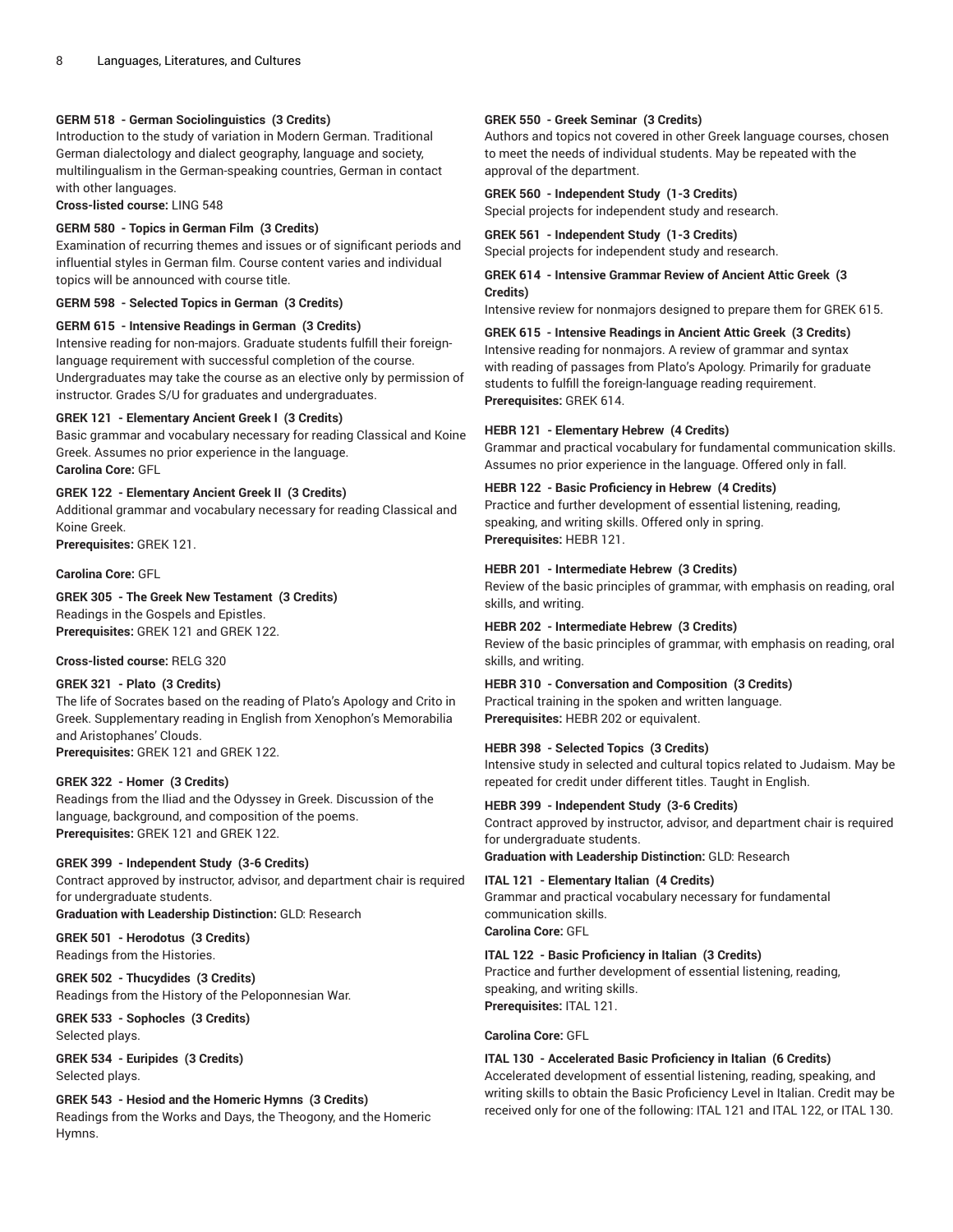## **ITAL 221 - Intermediate Proficiency in Italian I (3 Credits)**

Practice and rapid development of accurate skills in speaking, listening, reading and writing. Features BBC television course. **Prerequisites:** ITAL 122.

#### **ITAL 222 - Intermediate Proficiency in Italian II (3 Credits)**

Practice and further rapid development of accurate skills in speaking, listening, reading and writing. Features BBC television course. **Prerequisites:** ITAL 221.

## **ITAL 230 - Accelerated Intermediate Italian (6 Credits)**

Accelerated development of intermediate level listening, reading, speaking, and writing skills in Italian. Credit may be received only for one of the following: ITAL 221 and ITAL 222, or ITAL 230. **Prerequisites:** ITAL 122 or ITAL 130.

#### **ITAL 310 - Italian Conversation (3 Credits)**

Oral practice with advanced protocols of Italian conversation, focusing on perfecting rhythms and tonalities, and on a clear presentation of meaning.

## **ITAL 311 - Writing in Italian (3 Credits)**

Introduction to letter, short essay, and creative writing, and to newspaper reports and selected essays as models of self-expression. **Prerequisites:** ITAL 222.

## **ITAL 330 - TEATROMANIA: Italian Theater Practicum (3 Credits)**

Project work in the production of plays in Italian. Includes readings in and public performance of Italian theatre and related materials.

## **ITAL 340 - The Other Italians: Emigrants and Immigrants (3 Credits)**

Cultural analysis of the issues facing immigrants and their descendants in Italy, as well as the development of Italian American Culture in the United States. Through films, original texts, secondary literature, and contemporary media will be explored. Taught in English.

#### **ITAL 350 - Advanced Italian Study Abroad (3-6 Credits)**

Intensive language practice, emphasizing oral proficiency skills and advanced conversational protocols. Classroom instruction by native speakers, extensive contact with native environment, field trips. May be repeated for credit by permission.

**Prerequisites:** ITAL 122.

## **ITAL 355 - Survey of Italian Literature I (1200-1850) (3 Credits)**

Introductory course of Italian Literature that covers canonical authors and key literary, cultural, and historical movements in Italy from 1200-1850.

**Prerequisites:** C or better in ITAL 221, ITAL 222 or ITAL 230; ITAL 310 and ITAL 311 strongly recommended.

#### **ITAL 360 - Survey of Italian Literature II: 19th-21st Centuries (3 Credits)**

Survey of significant writers, works, and cultural movements in Italian Literature from 1850 to the present day.

**Prerequisites:** C or better in ITAL 221, and ITAL 222 or ITAL 230, or appropriate placement score are required as prerequisites; ITAL 310 and/ or 311 strongly recommended.

#### **ITAL 398 - Selected Topics (3 Credits)**

Intensive study of selected literary and cinematic topics of the Italian world. May be repeated for credit as topic varies by title. Taught in English.

## **ITAL 399 - Independent Study (3-6 Credits)**

Contract approved by instructor, advisor and department chair is required for undergraduate students.

**Graduation with Leadership Distinction:** GLD: Research

#### **ITAL 400 - Contemporary Italian Civilization (3 Credits)**

Significant values in the Italian cultural heritage, as presented in native print and visual media. **Prerequisites:** ITAL 310 and ITAL 311, or ITAL 350.

**Graduation with Leadership Distinction:** GLD: Global Learning, GLD: Professional and Civic Engagement Leadership Experiences

## **ITAL 402 - Italian Food Culture: Adaptability and Sustainability in Italian and Global Food Systems (3 Credits)**

Italian Culture Course on Italian and Global Foodways as studied through the lens of climate change and sustainability.

#### **ITAL 404 - Twentieth Century Italian Literature (3 Credits)**

Selected plays, short stories, novels and poems which characterize quality achievements by Italians, and which promote a better understanding of Italian life.

**Prerequisites:** ITAL 310 and ITAL 311, or ITAL 350.

#### **ITAL 405 - The Italian Love Lyric (3 Credits)**

Italian love poetry, beginning with the "Dolce Stil Nuovo" of the late Middle Ages and ending with post-WWII avant-garde poetry. **Prerequisites:** ITAL 310 and ITAL 311, or ITAL 350.

## **ITAL 406 - Business Readings in Italian (3 Credits)**

Selected literature from the Italian business world, such as correspondence, brochures, specialized newspapers and magazines, biographies of businessmen, prospectuses, and annual reports. **Prerequisites:** ITAL 310, ITAL 311 and ITAL 312, or ITAL 350.

## **ITAL 407 - Advanced Conversation and Composition (3 Credits)**

Prepares students for making lengthy formal reports in Italian, both written and oral, on topics of importance for success within an Italian environment.

**Prerequisites:** ITAL 310 and ITAL 311, or ITAL 350.

#### **ITAL 411 - Italian Literature in Translation (3 Credits)**

Italian writers, focusing on the works of Dante, Petrarch, and Boccaccio, with additional selections from later authors.

## **ITAL 412 - Post-World War II Italian Cinema (3 Credits)**

Italian films of high esthetic value that present major cultural concerns of post-WWII Italians. Skills in film criticism and analysis. Films are subtitled. Taught in English.

#### **ITAL 499 - Senior Project (3-6 Credits)**

Directed independent research project, with a formal presentation and public discussion.

**Graduation with Leadership Distinction:** GLD: Research

#### **ITAL 500 - Machiavelli and Renaissance Florence (3 Credits)**

Italian political and literary history course focusing on Machiavelli's major publications and their meanings with regard to the cultural and political goals of the Renaissance in Italy.

**Prerequisites:** C or better in ITAL 310 or ITAL 311.

#### **ITAL 502 - Cercasi Umore: Understanding Italy (3 Credits)**

Comparative Italian/American literature and culture course examining the differences between humoristic texts in Italian and American cultures. **Prerequisites:** C or better in ITAL 310 or ITAL 311.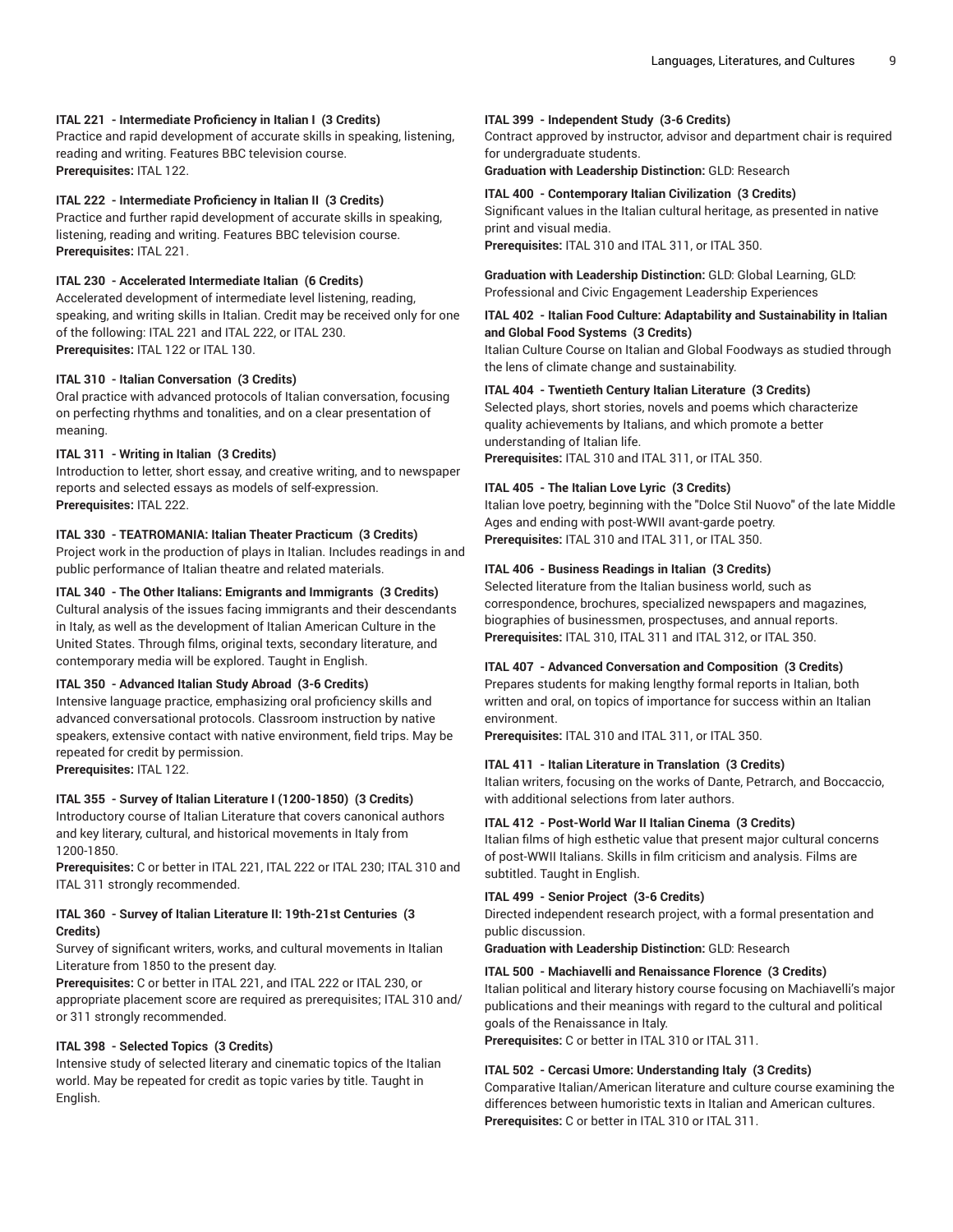#### **ITAL 504 - The Italian Novella (3 Credits)**

Italian literature seminar tracing the history of the short story from its Italian origins through the twentieth century. **Prerequisites:** C or better in ITAL 310 or ITAL 311.

#### **ITAL 560 - Independent Studies in Italian Literature (1-3 Credits)** Special topics in Italian literature.

**ITAL 561 - Independent Studies in Italian Literature (1-3 Credits)** Special topics in Italian literature.

## **ITAL 615 - Intensive Readings in Italian (3 Credits)**

Graduate students fulfill their foreign language reading requirement with successful completion of the course. Undergraduates may take the course as an elective only.

## **JAPA 121 - Elementary Japanese (4 Credits)**

Grammar and practical vocabulary necessary for fundamental communication skills. Assumes no prior experience in the language. **Carolina Core:** GFL

## **JAPA 122 - Basic Proficiency in Japanese (3 Credits)**

Practice and further development of essential listening, reading, speaking, and writing skills. Admission only by successful completion of Japanese 121.

**Prerequisites:** JAPA 121.

## **Carolina Core:** GFL

## **JAPA 221 - Intermediate Japanese I (3 Credits)**

Review and continuation of fundamentals of the language; development of oral and reading skills.

**Prerequisites:** JAPA 122 or JAPA 123.

## **JAPA 222 - Intermediate Japanese II (3 Credits)**

Review and continuation of fundamentals of the language; development of written and oral expression. **Prerequisites:** JAPA 221.

#### **JAPA 224 - Reading and Writing Japanese (3 Credits)**

Acquisition and advancement of kanji literacy and writing skills. Development of foundational skills to review basic kanij and to aid in inferring the meaning of higher level kanji. Covers 250 kanji characters with complementary instruction through many mediums (brush writing, postcards, meishi).

**Prerequisites:** JAPA 121 and JAPA 122.

## **JAPA 240 - Introduction to Japanese Culture (3 Credits)**

Introduction to Japanese culture through an examination of cultural elements such as traditions, arts, history, geography, people, society, and religion. Taught in English.

**Graduation with Leadership Distinction:** GLD: Global Learning, GLD: Professional and Civic Engagement Leadership Experiences

#### **JAPA 321 - Advanced Japanese I (3 Credits)**

Improvement of skills in conversation and composition; advanced reading in modern Japanese materials. **Prerequisites:** JAPA 222 or JAPA 223.

#### **JAPA 322 - Advanced Japanese II (3 Credits)**

Continuation of JAPA 321, with emphasis on strengthening proficiency in the use of Kanji.

**Prerequisites:** JAPA 321.

## **JAPA 331 - Japanese for Business I (3 Credits)**

Development of language skills specific to the Japanese business world and its practices.

**Prerequisites:** JAPA 222 or JAPA 223.

## **JAPA 332 - Japanese for Business II (3 Credits)**

This is a continuation of JAPA 331. **Prerequisites:** JAPA 331.

## **JAPA 340 - Introduction to Japanese Culture and Literature (3 Credits)**

Introduction to Japanese literature and its cultural background. Conducted in English, but some background of Japanese is recommended.

**Graduation with Leadership Distinction:** GLD: Professional and Civic Engagement Leadership Experiences

#### **JAPA 341 - Modern Japanese Literature (3 Credits)**

Survey of modern Japanese literature and its cultural background up to the present. Conducted in English, but some knowledge of Japanese is required.

**Prerequisites:** JAPA 340.

**JAPA 350 - Japanese Culture and Society through Film (3 Credits)** Examination of Japanese culture and contemporary society using selected films. Taught in English.

**JAPA 351 - Japanese Culture and Society through Theatre (3 Credits)** Introduction to Japanese traditional theater and its influences on Japanese culture and society. Taught in English. **Cross-listed course:** THEA 369

## **JAPA 353 - Japanese Culture and Society through Animation (3 Credits)**

Examination of Japanese culture and contemporary society through studying of popular animations. Taught in English.

#### **JAPA 398 - Selected Topics (3 Credits)**

Intensive study of selected topics in Japanese literature and culture. May be repeated for credit as topic varies by title. Taught in English.

## **JAPA 399 - Independent Study (3-6 Credits)**

Contract approved by instructor, advisor, and department chair is required for undergraduate students.

**Graduation with Leadership Distinction:** GLD: Research

#### **JAPA 421 - Advanced Japanese III (3 Credits)**

Development of proficiency in speaking, reading, and writing through advanced studies of authentic Japanese materials. **Prerequisites:** JAPA 322, JAPA 323.

#### **JAPA 422 - Advanced Japanese IV (3 Credits)**

Strengthening proficiency in writing and reading. **Prerequisites:** JAPA 421.

#### **JAPA 500 - Japanese Language in Society (3 Credits)**

Japanese language and communication in its sociocultural context; emphasis on comparison with American English. Taught in English. **Cross-listed course:** LING 546

#### **KORE 121 - Elementary Korean (4 Credits)**

Grammar and practical vocabulary necessary for fundamental communication skills. Assumes no prior experience in the language.

## **KORE 122 - Basic Proficiency in Korean (4 Credits)**

Practice and development of essential listening, reading, speaking, and writing skills.

**Prerequisites:** KORE 121.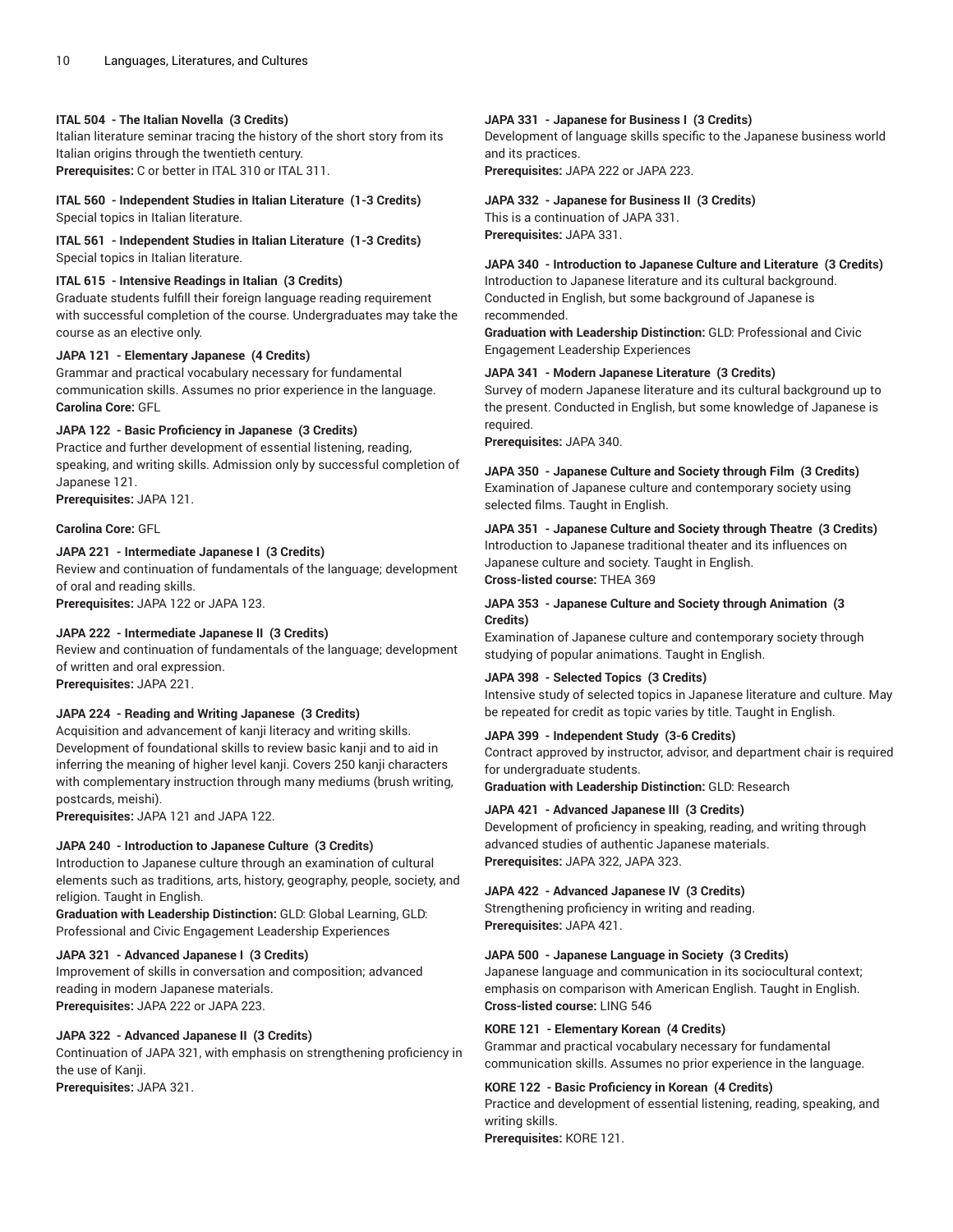## **KORE 221 - Intermediate Korean I (3 Credits)**

Review and continuation of fundamentals of the language; development of oral and reading skills. **Prerequisites:** KORE 122.

#### **KORE 222 - Intermediate Korean II (3 Credits)**

Increased emphasis on written and oral expression in Korean. **Prerequisites:** KORE 221.

## **LATN 109 - Beginning Latin I (3 Credits)**

Introduction to grammar and practical vocabulary necessary for fundamental reading skills. Admission to 109 restricted to those who have never studied Latin, who have not studied Latin in the previous five years, or who have a score of L-1 on the placement test. **Carolina Core:** GFL

## **LATN 110 - Beginning Latin II (3 Credits)**

Introduction to grammar and practical vocabulary necessary for fundamental reading skills. Credit may not be received for both LATN 109/LATN 110 and LATN 121. **Prerequisites:** LATN 109.

## **Carolina Core:** GFL

## **LATN 121 - Elementary Latin (4 Credits)**

Grammar and vocabulary necessary for fundamental reading skills. Assumes prior experience in Latin. Admission only by proficiency examination. Credit may be received for only one of the following: LATN 109/LATN 110 or LATN 121.

**Carolina Core:** GFL

## **LATN 122 - Basic Proficiency in Latin (3 Credits)**

Practice and further development of essential reading skills. **Prerequisites:** LATN 110 or LATN 121.

#### **Carolina Core:** GFL

**LATN 301 - Advanced Readings in Latin Literature (3 Credits)** A survey of Latin literature designed for the student who wishes to develop a major or cognate in Latin. **Prerequisites:** LATN 122.

**LATN 321 - Virgil (3 Credits)** Readings from the Aeneid.

#### **LATN 322 - Latin Literature of the Golden Age (3 Credits)** Selected readings in prose and poetry of representative authors.

## **LATN 342 - Latin Composition (3 Credits)**

A study of Latin syntax in order to translate English prose into Latin. Instruction is individualized.

## **LATN 399 - Independent Study (3-6 Credits)**

Contract approved by instructor, advisor, and department chair is required for undergraduate students.

**Graduation with Leadership Distinction:** GLD: Research

## **LATN 501 - Latin Drama (3 Credits)**

Selected plays of Plautus and Terence.

## **LATN 502 - Cicero (3 Credits)**

Readings from a variety of Cicero's works to gain a concept of the man as a humanist.

#### **LATN 504 - Horace (3 Credits)** Readings from the Odes.

**LATN 508 - Ovid (3 Credits)** Selected readings from the Metamorphoses.

## **LATN 513 - Tacitus (3 Credits)**

Agricola or selections from the Annales.

#### **LATN 514 - Livy (3 Credits)** Readings from Ab Urbe Condita.

**LATN 525 - Roman Satire (3 Credits)** Readings in Horace, Juvenal, and Petronius.

## **LATN 530 - Latin Erotic Poetry (3 Credits)**

Readings from the elegies of Catullus, Tibullus, Propertius, and Ovid.

**LATN 537 - Lucretius (3 Credits)** Readings from the De Rerum Natura.

## **LATN 540 - Renaissance Latin (3 Credits)**

An examination of several genres of Latin writing from Europe during the period 1400-1600, emphasizing, but not limited to, Italian writers.

## **LATN 551 - History of Latin Literature from the Origins to the Golden Age (3 Credits)**

Readings from the Twelve Tables to Virgil, supplemented by readings in history and scholarship. Designed to prepare majors and honors students for further study.

## **LATN 552 - History of Latin Literature in the Silver Age (3 Credits)**

Readings from Ovid to Ammianus, supplemented by readings in history and scholarship. Designed to prepare majors and honors students for further study.

## **LATN 560 - Independent Study (1-3 Credits)**

Special projects for independent study and research.

## **LATN 561 - Independent Study (1-3 Credits)**

Special projects for independent study and research.

## **LATN 580 - Teaching Advanced Latin in Secondary School (3 Credits)** Methods and materials for teaching the Latin Advanced Placement courses in secondary school.

## **LATN 614 - Intensive Grammar Review in Latin (3 Credits)**

Intensive grammar review for non-majors; designed as preparation for LATN 615.

## **LATN 615 - Intensive Readings in Latin (3 Credits)**

Intensive reading for non-majors. Graduate students fulfill their foreignlanguage reading requirement with successful completion of the course. Undergraduates may take the course as an elective only.

## **PORT 121 - Elementary Portuguese (3 Credits)**

Grammar and practical vocabulary necessary for fundamental communication skills. Assumes no prior experience in the language. **Carolina Core:** GFL

#### **PORT 122 - Basic Proficiency in Portuguese (3 Credits)**

Practice and further development of essential listening, reading, speaking, and writing skills. **Prerequisites:** PORT 121.

#### **Carolina Core:** GFL

#### **PORT 201 - Intermediate Portuguese I (3 Credits)**

Review of the basic principles of grammar with additional emphasis on reading and oral skills.

**Prerequisites:** PORT 122, PORT 130.

## **PORT 202 - Intermediate Portuguese II (3 Credits)**

Continued review of the basic principiles of grammar with additional emphasis on reading, writing, and oral skills. **Prerequisites:** PORT 201.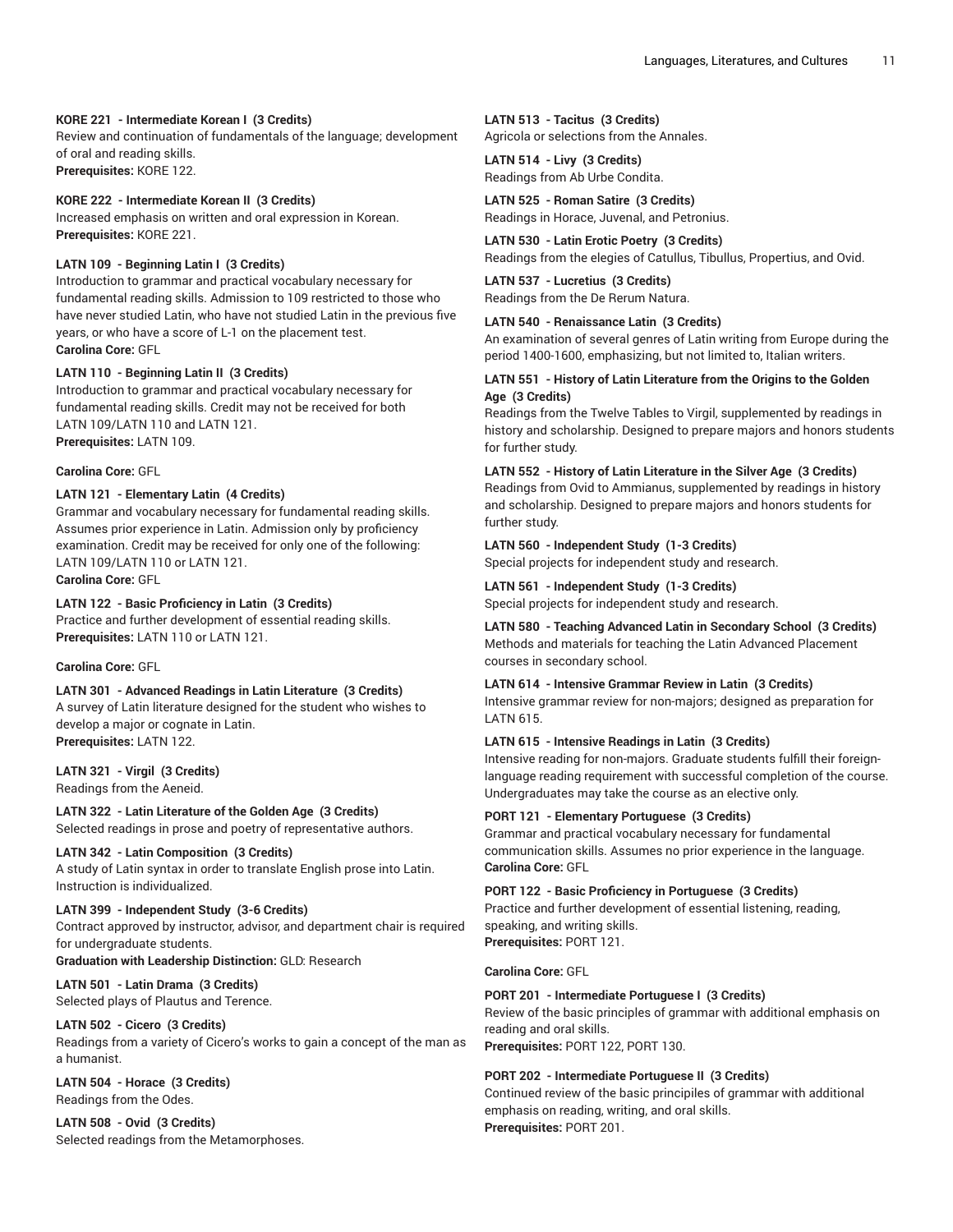## **PORT 299 - Accelerated Portuguese for Speakers of Spanish (3 Credits)**

Accelerated Portuguese for speakers of Spanish, taught through a communicative approach. Students will develop intermediate-level oral and written communication skills in Portuguese and increase knowledge about multiple aspects of Luso-Brazilian cultures.

**Prerequisites:** SPAN 302, advanced proficiency or equivalent in Spanish.

## **PORT 309 - Advanced Conversation and Composition I (3 Credits)**

Development of advanced conversational and compositional skills through systematic grammar study and review, reading, oral activities, and film discussion.

**Prerequisites:** Any 200-level PORT course.

## **PORT 310 - Advanced Conversation and Composition II (3 Credits)**

Development of advanced conversational and compositional skills through systematic grammar study and review, reading, and the analysis of texts through both writing and oral discussion. **Prerequisites:** Any 200-level PORT course.

## **PORT 312 - Introduction to Luso-Brazilian Literature (3 Credits)**

Introduction to reading literary texts in Portuguese through carefully selected readings from different genres/periods. **Prerequisites:** PORT 309 and PORT 310.

## **PORT 316 - Business Portuguese (3 Credits)**

Society and business topics in Brazil. Equally useful for non-business majors.

**Prerequisites:** C or better in PORT 309 or PORT 310.

#### **PORT 325 - The Brazilian Modern Short Story (3 Credits)**

Examination of Brazilian short fiction and cronicas (literary journalistic pieces).

**Prerequisites:** PORT 309 and PORT 310.

## **PORT 360 - Social Justice in the Lusophone World (3 Credits)** Contemporary social justice topics throughout the Portuguese-speaking world, including Africa and Asia.

**Prerequisites:** C or better in PORT 309 or PORT 310.

#### **PORT 375 - Special Topics in Luso-Brazilian Cultural Production (3 Credits)**

Intensive study of special topics in Luso-Brazilian cultural production. May be repeated once as content varies by title. Taught in Portuguese. **Prerequisites:** PORT 309 and PORT 310.

#### **PORT 398 - Selected Portuguese Topics (1-3 Credits)**

Intensive study of selected topics. May be repeated for credit under different title. Taught in English. Individual topics to be announced by title.

#### **PORT 399 - Independent Study (3-6 Credits)**

Contract approved by instructor, advisor, and department chair is required for undergraduate students.

**Graduation with Leadership Distinction:** GLD: Research

## **PORT 615 - Intensive Readings in Portuguese (3 Credits)**

Intensive reading for non-majors. Graduate students fulfill their foreignlanguage reading requirements with successful completion of the course. Undergraduates may take the course as an elective only.

## **RUSS 121 - Elementary Russian (4 Credits)**

Grammar and practical vocabulary necessary for fundamental communication skills. Assumes no prior experience in the language. **Carolina Core:** GFL

## **RUSS 122 - Basic Proficiency in Russian (4 Credits)**

Practice and further development of essential listening, reading, speaking, and writing skills. **Prerequisites:** RUSS 121.

## **Carolina Core:** GFL

#### **RUSS 201 - Intermediate Russian I (3 Credits)**

Continued exposure to the fundamentals of Russian grammar, along with increased focus on reading and speaking skills.

**Prerequisites:** RUSS 122 or satisfactory score on language placement test.

#### **RUSS 202 - Intermediate Russian II (3 Credits)**

Completion of exposure to the fundamentals of Russian grammar, with emphasis on writing, reading, and conversation.

**Prerequisites:** RUSS 201 or satisfactory score on language placement test.

#### **RUSS 280 - Introduction to Russian Civilization (3 Credits)**

A multimedia introduction to Russian culture from its beginnings to the present. No knowledge of Russian required.

## **Carolina Core:** AIU

**Graduation with Leadership Distinction:** GLD: Global Learning, GLD: Professional and Civic Engagement Leadership Experiences

#### **RUSS 298 - Selected Topics (1-3 Credits)**

Introductory-level study of selected topics in Russian culture. Does not apply toward the Russian major. May be repeated for credit under a different title.

#### **RUSS 301 - Russian Conversation and Composition I (3 Credits)**

Conversation, reading, composition, comprehensive review of grammar. **Prerequisites:** RUSS 202 or satisfactory score on language placement test.

#### **RUSS 302 - Russian Conversation and Composition II (3 Credits)**

Emphasis on oral proficiency, using contemporary authentic materials from Russian newspapers, textbooks, and television newscasts. **Prerequisites:** RUSS 301 or satisfactory score on language placement test.

## **RUSS 319 - Nineteenth-Century Russian Literature in Translation (3 Credits)**

Masterworks of Russian literature by Tolstoy, Dostoevsky, Turgenev, Pushkin, Chekov, and others.

**Graduation with Leadership Distinction:** GLD: Global Learning

#### **RUSS 319L - Nineteenth-Century Russian Literature in Russian (1 Credit)**

A Russian-language course designed to supplement 319. Reading and discussion in Russian of 19th-century poetry and prose. **Prerequisites:** RUSS 302.

## **RUSS 320 - Twentieth-Century Russian Literature in Translation (3 Credits)**

Masterworks of Russian literature by Bely, Pasternak, Bulgakov, Nabokov, Solzhenitsyn, and others.

**Graduation with Leadership Distinction:** GLD: Global Learning

**RUSS 320L - Twentieth-Century Russian Literature in Russian (1 Credit)**

A Russian-language course designed to supplement RUSS 320.

#### **RUSS 340 - Russian Shorts: Stories and Essays (3 Credits)**

An examination of Russian short stories and essays by Russian writers from the nineteenth century to the twenty-first century.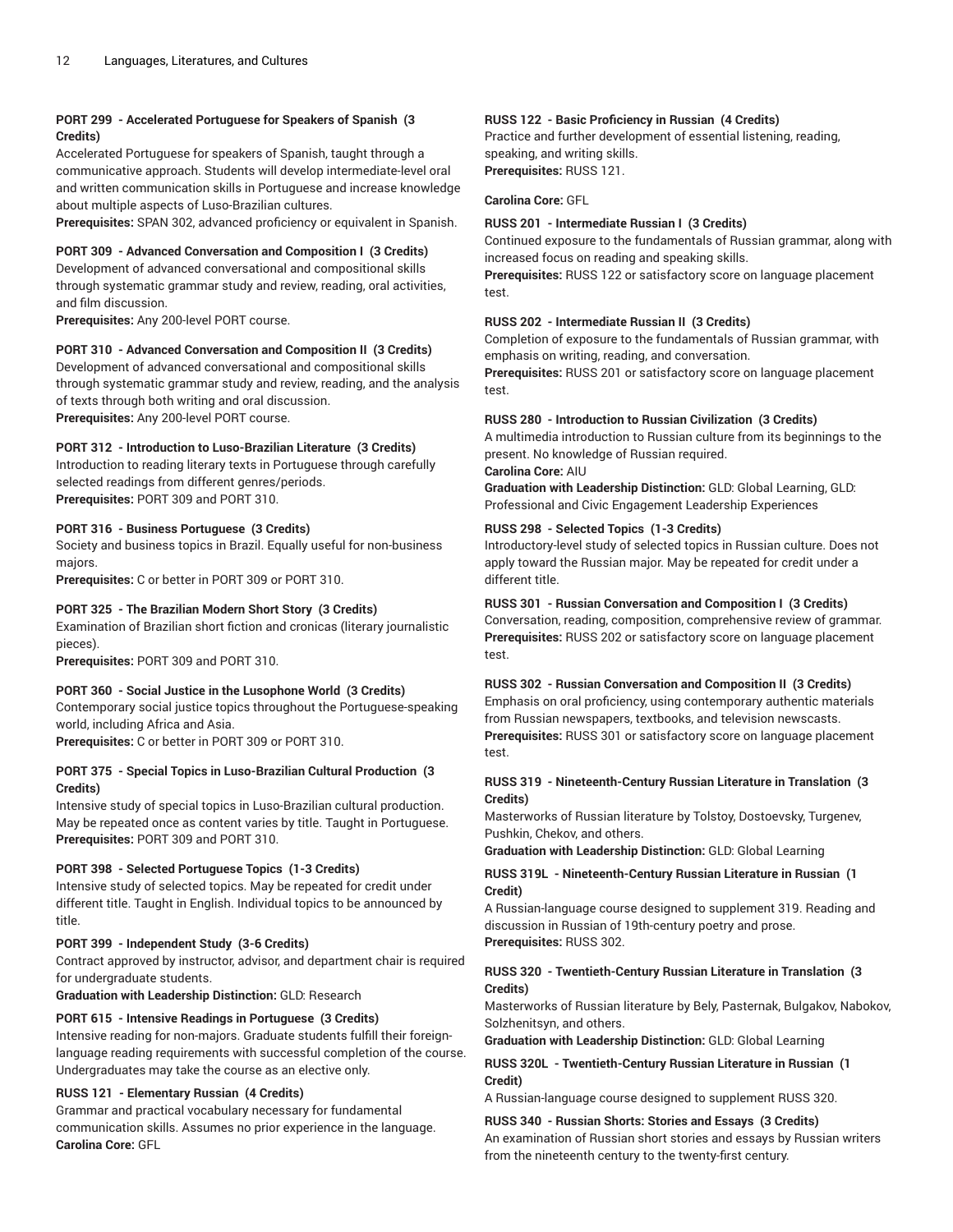## **RUSS 350 - Russian Folklore and Fairy Tales (3 Credits)**

An introduction to Russian fairy tales and other genres of folklore, both in their original form within an oral tradition and as reworked in Russian art and literature.

#### **RUSS 398 - Selected Topics (3 Credits)**

Intensive study of selected topics in Russian cultural and/or literary movements. Taught in English. May be repeated for credit under a different title.

#### **RUSS 399 - Independent Study (3-6 Credits)**

Contract approved by instructor, advisor, and department chair is required for undergraduate students.

**Graduation with Leadership Distinction:** GLD: Research

## **RUSS 401 - Advanced Russian I (3 Credits)**

Acquisition of subtleties of Russian grammar. Increased focus on reading, writing, and discussion.

**Prerequisites:** RUSS 302 or satisfactory score on language placement test.

#### **RUSS 402 - Advanced Russian II (3 Credits)**

Exposure to prose and poetry from a wide variety of sources and periods. Focus on oral proficiency, reading, comprehension, and writing. **Prerequisites:** RUSS 401 or satisfactory score on language placement test.

#### **RUSS 518 - Medieval Russian Culture (3 Credits)**

An introduction to the culture of medieval Russia through its written records, folklore, icons, and ancient religious chant.

## **RUSS 520 - Russian Modernism: Love, Sex and Politics in Revolutionary Russia (3 Credits)**

An exploration of Russian modernist culture, with particular attention to the themes of social and political change. Authors under discussion include Kuzmin, Bely, and Zamyatin.

#### **RUSS 530 - Homer in Russia (3 Credits)**

An examination of the influence of Homer's epic poems The Iliad and The Odyssey on Russian culture, as seen in works by Russian writers including Tolstoy, Pasternak, and Brodsky.

#### **RUSS 540 - Writing Russian National Identity (3 Credits)**

An examination of Russian writers reflecting on Russian national identity, including Solzhenitsyn, Dostoevsky, and Grossman.

#### **RUSS 598 - Selected Topics in Russian (3 Credits)**

Reading and research on selected topics in Russian. Course content varies and will be announced in the schedule of courses by title.

#### **RUSS 615 - Intensive Readings in Russian (3 Credits)**

Intensive reading course for non-majors. Primarily for graduate students to fulfill the foreign- language reading requirement. It will not be applied toward the degree language requirements nor will it be accepted as a substitute in the course sequence leading to the various degree requirements.

#### **RUSS 616 - Intensive Readings in Russian (3 Credits)**

Intensive reading course for non-majors. Primarily for graduate students to fulfill the foreign-language reading requirement. It will not be applied toward the degree language requirements nor will it be accepted as a substitute in the course sequence leading to the various degree requirements.

**Prerequisites:** RUSS 615.

## **SPAN 109 - Beginning Spanish I (3 Credits)**

Introduction to grammar and practical vocabulary necessary for fundamental communication skills. Restricted to those who have never studied Spanish or placed by examination into SPAN 109. Credit may be received only for one of the following: SPAN 109, SPAN 110; SPAN 111; or SPAN 121.

**Carolina Core:** GFL

#### **SPAN 110 - Beginning Spanish II (3 Credits)**

Introduction to grammar and practical vocabulary necessary for fundamental communication skills. Restricted to those who have completed SPAN 109. Credit may be received only for one of the following: SPAN 109, SPAN 110; SPAN 111; or SPAN 121. **Carolina Core:** GFL

#### **SPAN 111 - Intensive Beginning Spanish (6 Credits)**

Intensive introduction to grammar and practical vocabulary necessary for fundamental communication skills. Admission only to highly motivated beginning students who obtain the permission of the department. Credit may be received only for one of the following: SPAN 109, SPAN 110, SPAN 111, or SPAN 121.

## **Carolina Core:** GFL

#### **SPAN 121 - Elementary Spanish (3 Credits)**

Grammar and vocabulary necessary for fundamental communication skills. Assumes prior experience in Spanish. Admission only by proficiency examination. Credit may be received for only one of the following: SPAN 109, SPAN 110, SPAN 111, or SPAN 121. **Carolina Core:** GFL

#### **SPAN 122 - Basic Proficiency in Spanish (3 Credits)**

Practice and further development of essential listening, reading, speaking, and writing skills. **Prerequisites:** SPAN 109, SPAN 110, SPAN 111, or SPAN 121 or by placement examination.

**Carolina Core:** GFL

#### **SPAN 209 - Intermediate Spanish I (3 Credits)**

Further development of listening, speaking, reading, and writing skills. Use of authentic cultural materials.

**Prerequisites:** C or better in SPAN 122 or by Placement Exam.

#### **SPAN 210 - Intermediate Spanish II (3 Credits)**

Continued development of the four skills practiced in SPAN 209. **Prerequisites:** C or better in SPAN 209 or by Placement Exam.

#### **SPAN 211 - Intensive Intermediate Spanish (6 Credits)**

Further development of listening, speaking, reading, and writing skills. Designed for highly motivated students. Credit not awarded for both SPAN 209-SPAN 210 and SPAN 211.

**Prerequisites:** SPAN 122 or placement at 209 level on Phase II placement exam.

## **SPAN 220 - Selected Works of Hispanic Literature in English Translation (3 Credits)**

Selected major works, especially contemporary works, in all genres of Hispanic literature in English translation. **Carolina Core:** AIU

#### **SPAN 301 - Service Learning in Spanish (1-3 Credits)**

Contract approved by instructor, director, and department chair required. May be repeated. Maximum of 3 hours may apply towards major or minor. **Prerequisites:** SPAN 210.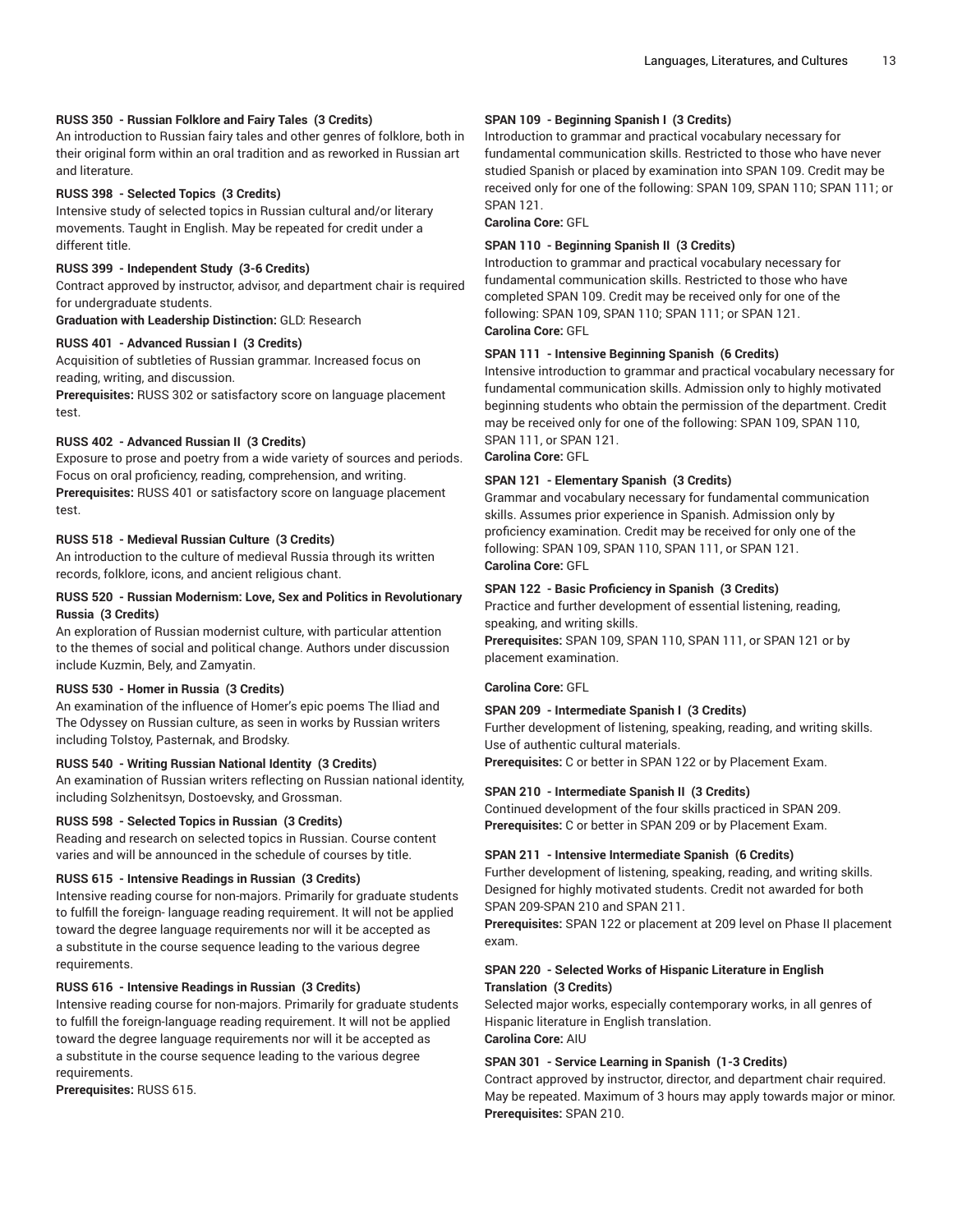#### **SPAN 302 - Advanced Spanish (3 Credits)**

In-depth study of advanced grammatical structures of Spanish to develop proficiency in all 4 skills and cultural competency. Gateway course for Spanish majors.

**Prerequisites:** B or better in SPAN 210, SPAN 211 or SPAN 230 or by placement.

**SPAN 303 - Cultural Readings and Advanced Composition (3 Credits)**

Development of advanced composition skills in Spanish on a variety of topics related to cultural production of the Spanish-speaking world. **Prerequisites:** C or better in SPAN 302 or by placement.

#### **SPAN 304 - Cultural Readings and Advanced Conversation (3 Credits)**

Cultural readings about the Spanish-speaking world, and advanced speaking skills practice through various strategies such as group discussions, debates, presentations.

**Prerequisites:** C or better in SPAN 302 or by placement.

**Graduation with Leadership Distinction:** GLD: Global Learning

## **SPAN 305 - Working with Hispanic Clients (3 Credits)**

Crosscultural approaches to interactions with persons of Hispanic origin in a variety of professional settings. Readings, speakers, media. Taught in Spanish. Departmental permission required for transfer students. **Prerequisites:** B or better in SPAN 210 or SPAN 211; placement at 300 level on Phase II placement exam.

#### **Cross-listed course:** LASP 305

**Graduation with Leadership Distinction:** GLD: Community Service, GLD: Global Learning

## **SPAN 311 - Spanish for Heritage Speakers (3 Credits)**

Intensive grammar practice, enhancement of reading and writing skills for individuals raised in a Spanish-speaking household but with little or no formal Spanish instruction. Restricted to heritage speakers, as defined in Bulletin description.

**Prerequisites:** Placement by Phase II Exam.

## **SPAN 312 - Introduction to Reading Hispanic Literary Texts (3 Credits)**

Approaches to reading literary texts through carefully selected readings from different genres.

**Prerequisites:** SPAN 303 or by placement. D or better for non-Spanish majors. C or better for Spanish majors and minors.

#### **SPAN 316 - Business Spanish (3 Credits)**

Commercial organizations and business in Spanish-speaking countries, business correspondence, terminology, and techniques in commercial transactions. Standardized examinations available such as the Certificado de la Camara de Comercio de Madrid. **Prerequisites:** C or better in SPAN 302 or by placement.

#### **SPAN 317 - Spanish Phonetics and Pronunciation (3 Credits)**

Analysis of and practice in pronunciation, listening comprehension, and dialect recognition based on study of the speech sounds, combinations, patterns, and processes of Spanish phonetics and phonology. Department permission required for transfer students.

**Prerequisites:** C+ or better in SPAN 302; placement at 300 level of Phase II placement exam.

**Cross-listed course:** LING 314

#### **SPAN 350 - Spanish Language Study Abroad (3 Credits)**

Intensive language practice in native environment with emphasis on oral skills. Instruction by native speakers; community contact, and home stay. May be repeated once for credit. Restricted to participants of the USC Spanish Summer Global Classroom Program.

#### **SPAN 360 - Spanish for Healthcare Professionals (3 Credits)**

Health professionals' functional and lexical language ability, cultural information, etiquette and protocol necessary to interact with Spanish speakers.

**Prerequisites:** SPAN 302 or by placement.

## **SPAN 375 - Special Topics in Hispanic Literature (3 Credits)**

Course content treating cultural and literary themes varies. **Prerequisites:** C or better in SPAN 303 or by placement.

**Graduation with Leadership Distinction:** GLD: Diversity and Social Advocacy, GLD: Professional and Civic Engagement Leadership **Experiences** 

## **SPAN 376 - Special Topics in Hispanic Language and Culture (3 Credits)**

Course content varies and will be announced in the schedule of classes by title. May be repeated as content varies by title.

**Prerequisites:** C or higher in SPAN 302; Placement Exam score of SD or S7.

## **SPAN 380 - The Cinema of Spain (3 Credits)**

Investigation of Spanish cultures through the study of its films and the cinematic medium.

**Prerequisites:** SPAN 303 or by placement.

**Graduation with Leadership Distinction:** GLD: Diversity and Social Advocacy, GLD: Global Learning

#### **SPAN 381 - The Cinema of Latin America (3 Credits)**

Investigation of Latin American cultures through the study of films and the cinematic medium.

**Prerequisites:** Placement at 300 level on Phase II placement exam, grade of C+ or better in SPAN 303, or consent of instructor. Department permission required for transfer students.

#### **SPAN 398 - Special Topics in Hispanic Studies (3 Credits)**

Intensive study of selected topics of the Hispanic world. Taught in English.

#### **SPAN 399 - Independent Study (3-6 Credits)**

Contract approved by instructor, advisor, and department chair is required for undergraduate students. Department permission required for transfer students.

**Prerequisites:** B or better in SPAN 210 or SPAN 211; Placement at 300 level on Phase II placement exam.

#### **Graduation with Leadership Distinction:** GLD: Research

#### **SPAN 400 - Spanish Culture (3 Credits)**

Survey of the cultures of Spain via readings, visual culture, and discussion.

**Prerequisites:** Placement at 300-level on Phase II placement exam or C or better in SPAN 303. Department permission required for transfer students.

**Graduation with Leadership Distinction:** GLD: Global Learning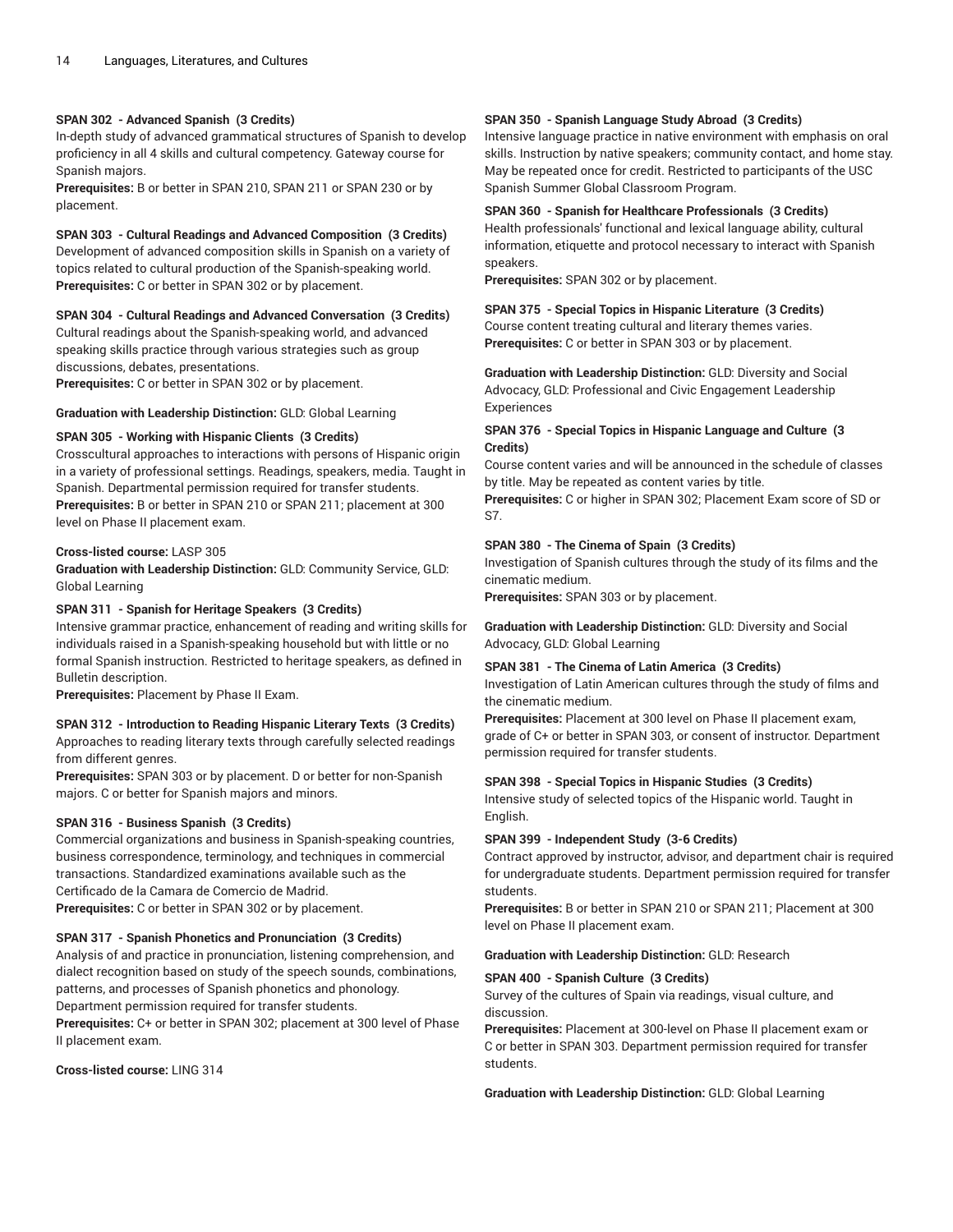#### **SPAN 401 - Latin American Culture (3 Credits)**

Survey of the cultures of Latin America via readings, visual culture, and discussion.

**Prerequisites:** Placement at 300-level on Phase II placement exam or C or better in SPAN 303. Department permission required for transfer students.

#### **SPAN 404 - Spanish Literature (3 Credits)**

A survey of literature, such as novels, short stories and poems, from Spain.

**Prerequisites:** C or better in SPAN 312.

#### **SPAN 405 - Latin American Literature (3 Credits)**

A survey of literature, such as novels, short stories and poems, from Latin America.

**Prerequisites:** SPAN 312.

## **SPAN 417 - Advanced Spanish for Business and the Professions (3 Credits)**

Vocabulary, concepts, and oral/written skills necessary to communicate effectively in the social, cultural, or economic infrastructure of Hispanic countries. Introduction to the use of technology for the acquisition and processing of materials relevant to students' professional goals. **Prerequisites:** SPAN 316.

#### **SPAN 475 - Advanced Special Topics in Hispanic Literature (3 Credits)**

Course content varies and will be announced in the schedule of classes by title. May be repeated as content varies by title.

**Prerequisites:** D or better in SPAN 312 or by placement.

#### **SPAN 476 - Advanced Special Topics in Hispanic Language and Culture (3 Credits)**

Course content varies and will be announced in the schedule of classes by title. May be repeated as content varies by title. This course will be taught in Spanish.

**Prerequisites:** D or better in SPAN 303 or by placement.

#### **SPAN 498 - Advanced Special Topics in Hispanic Studies (3 Credits)**

Course content varies and will be announced in the schedule of classes by title. May be repeated as content varies by title. Taught in English.

#### **SPAN 499 - Senior Seminar (3 Credits)**

A special seminar devoted to the in-depth study of selected subjects in Hispanic literature, culture, or language. Required for the intensive major in Spanish.

**Prerequisites:** 3.00 GPA; 18 hours of 300-level Spanish.

## **Graduation with Leadership Distinction:** GLD: Research

#### **SPAN 500 - Contemporary Spain (3 Credits)**

Analysis and discussion of 20th-century Spanish history and the sociocultural forces that have contributed to define this country's national identity. Taught in Spanish.

**Prerequisites:** SPAN 303 for Undergraduates, Phase II placement exam above SPAN 303.

## **Graduation with Leadership Distinction:** GLD: Global Learning

#### **SPAN 501 - Contemporary Latin America (3 Credits)**

Analysis and discussion of contemporary Latin American history and the sociocultural forces that have contributed to define this area's national identities. Taught in Spanish.

**Prerequisites:** Placement at 300-level on Phase II placement exam or C or better in SPAN 303. Department permission required for transfer students.

## **SPAN 513 - Introduction to Professional and Technical Translation (3 Credits)**

Introduction to translation and practice of skills required for professional and technical Spanish/English translation. **Prerequisites:** SPAN 409.

## **SPAN 515 - Introduction to Spanish Linguistics (3 Credits)**

Phonology, morphology, and syntax of modern Spanish. **Prerequisites:** C or better in SPAN 303.

**Cross-listed course:** LING 504

#### **SPAN 516 - The Structure of Modern Spanish (3 Credits)**

Description of the grammatical structures of Modern Spanish. Intensive study of the theory and practice of word formation and sentence structure of Spanish.

**Cross-listed course:** LING 554

#### **SPAN 517 - Contrastive English-Spanish Phonetics and Phonology (3 Credits)**

Introduction to the study of phonetics and phonology and their application to the sounds and sound systems of English and Spanish. Includes transcription practice and discussion of relevance to teaching. **Cross-listed course:** LING 514

## **SPAN 518 - Introduction to Spanish Medieval Literature (3 Credits)**

Survey of Spanish literature from its first manifestations to La Celestina. Introduction; early works; the epic; 13th- through 15th-century prose and verse; Berceo, Alfonso X, Juan Ruiz, Marques de Santillana; others. **Prerequisites:** C or better in SPAN 312 for undergraduates.

#### **SPAN 524 - Renaissance and Golden Age Literature (3 Credits)**

Survey of the works of Garcilaso, the Spanish mystics, Lope, Quevedo, Tirso, Calderon, Gongora and others.

**Prerequisites:** C or better in SPAN 312 for undergraduates.

#### **SPAN 534 - Nineteenth-Century Spanish Literature (3 Credits)**

Survey of the works of the major literary figures of the period. **Prerequisites:** SPAN 312 for undergraduates.

#### **SPAN 538 - Twentieth-Century Spanish Literature (3 Credits)**

Survey of major peninsular writers from the Generation of '98 to the present.

**Prerequisites:** SPAN 312 for Undergraduates.

#### **SPAN 541 - Colonial Spanish-American Literature to Neoclassicism (3 Credits)**

Survey of pre-Columbian poetry and of texts dating from the time of Columbus to the end of the Colonial period. **Cross-listed course:** LASP 541

#### **SPAN 543 - Spanish-American Literature from the Independence Through Modernism (3 Credits)**

Survey of the most significant works of the Independence through Modernism.

**Prerequisites:** C or better in SPAN 312 for undergraduates.

#### **SPAN 550 - Advanced Language Study Abroad (3 Credits)**

Intensive language practice in native environment with special emphasis on oral skills. Instruction by native speakers; extensive community contact and home stay. Prior placement test required.

## **SPAN 555 - Spanish-American Literature from Modernism Through 1960 (3 Credits)**

Survey of the most significant works of this period. **Prerequisites:** C or better in SPAN 312 for undergraduates.